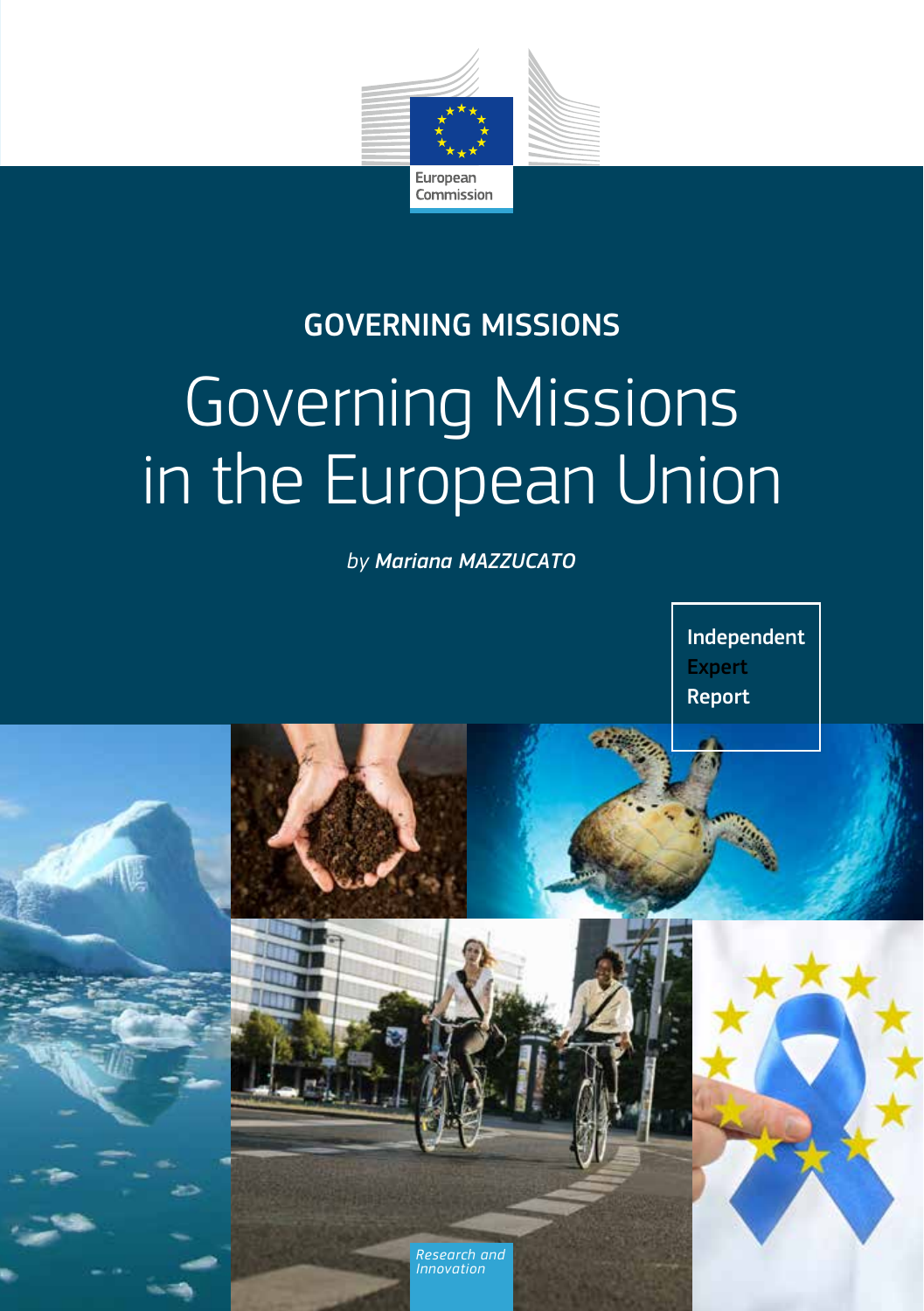#### GOVERNING MISSIONS Governing Missions in the European Union

European Commission Directorate-General for Research and Innovation Directorate A – Policy & Programming Centre Unit A4 – Missions & Partnerships

Contact Enrico Pellizzari; Renzo Tomellini

E-mail enrico.pellizzari@ec.europa.eu; renzo.tomellini@ec.europa.eu RTD-PUBLICATIONS@ec.europa.eu

European Commission B-1049 Brussels

#### Manuscript completed in June 2019

This document has been prepared for the European Commission however it reflects the views only of the authors, and the Commission cannot be held responsible for any use which may be made of the information contained therein.

More information on the European Union is available on the internet (http://europa.eu).

Luxembourg: Publications Office of the European Union, 2019

| Print | ISBN 978-92-76-08744-1 | doi:10.2777/014023 | KI-01-19-555-EN-C |
|-------|------------------------|--------------------|-------------------|
| PDF   | ISBN 978-92-76-08745-8 | doi:10.2777/618697 | KI-01-19-555-EN-N |

© European Union, 2019

Reuse is authorised provided the source is acknowledged. The reuse policy of European Commission documents is regulated by Decision 2011/833/EU (OJ L 330, 14.12.2011, p. 39).

For any use or reproduction of photos or other material that is not under the copyright of the European Union, permission must be sought directly from the copyright holders.

Image: © kavring, #28336849, © tortoon, #89815181, © ead72, #125156201, © VegterFoto/Stocksy, #176115156, © terovesalainen, #182960235, 2019. Source: stock.adobe.com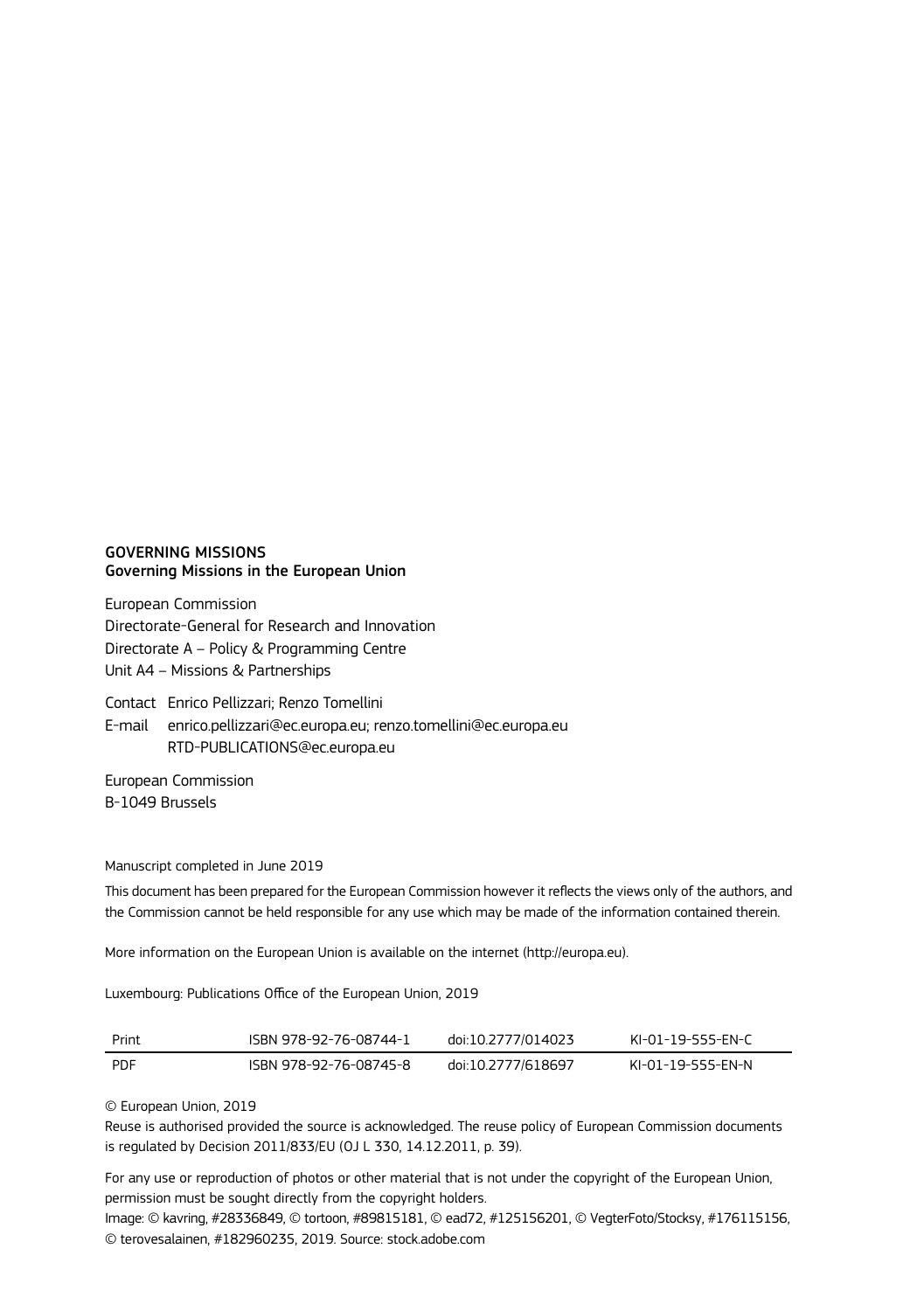# GOVERNING MISSIONS

# Governing Missions in the European Union

*by Mariana MAZZUCATO*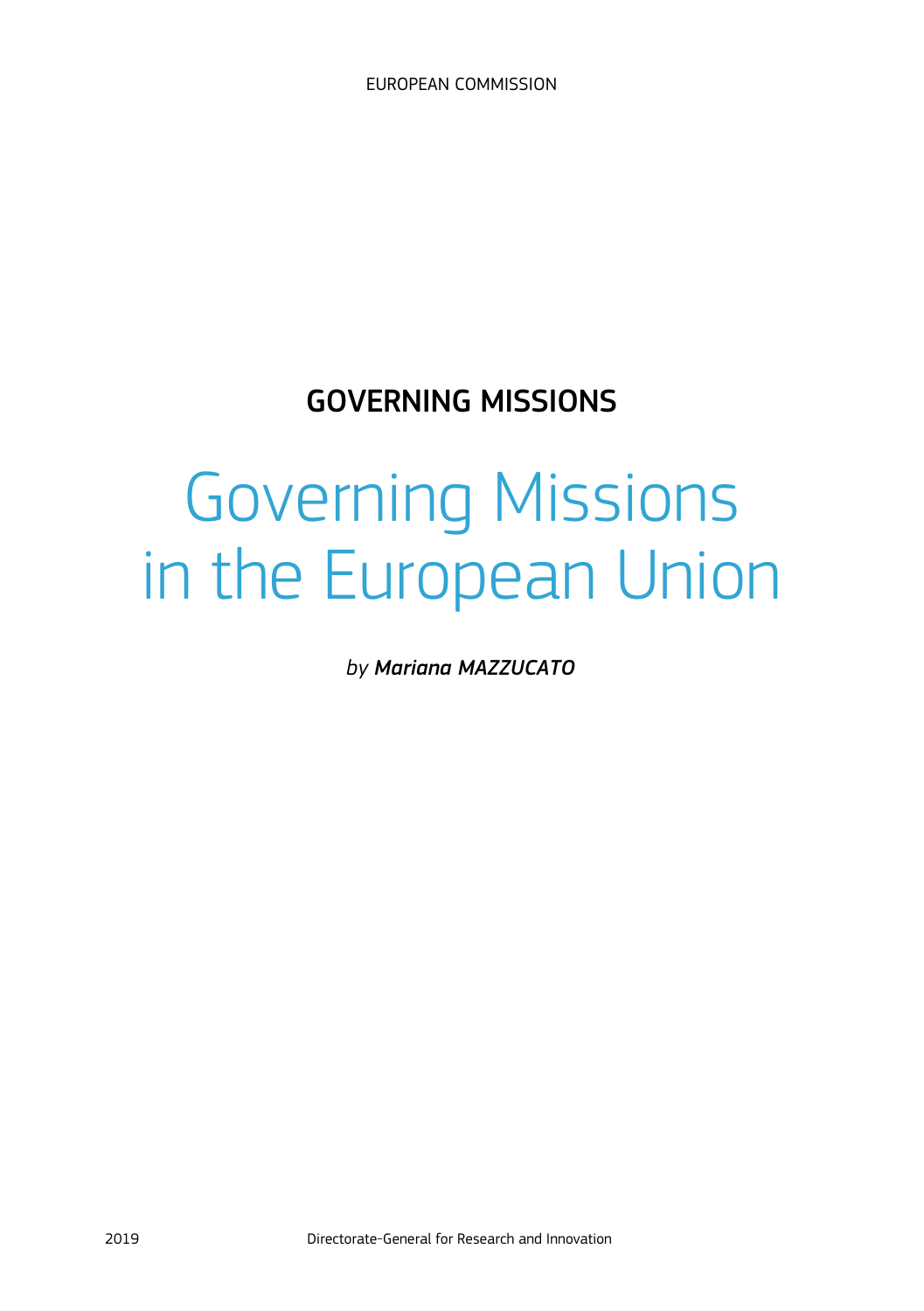# PREFACE

*by Professor* Mariana MAZZUCATO



The European Union has the opportunity to use mission-oriented research and innovation (R&I) to drive investmentled growth across the region, bring European citizens closer to policymaking and invest in those areas that matter to people's lives: from cleaner air to healthier, longer lives.

2019 is the 50th anniversary of the first moon landing, which has captured the public imagination with the famous images of man's first steps on the moon. We tend to forget that this feat required many different sectors to collaborate and innovate together, and government instruments to fuel bottom-up experimentation on a vast scale. Their pooled resources and talents – and the capturing of the public imagination led to innovations that far outlived the mission itself. Process matters!

This report asks what changes missionoriented R&I requires in how we 'do capitalism' in both the public and private spheres so that our tools and instruments are as ambitious as the missions themselves. Fundamentally, missions require putting innovation and outcomes at the centre of how we think about economic growth. This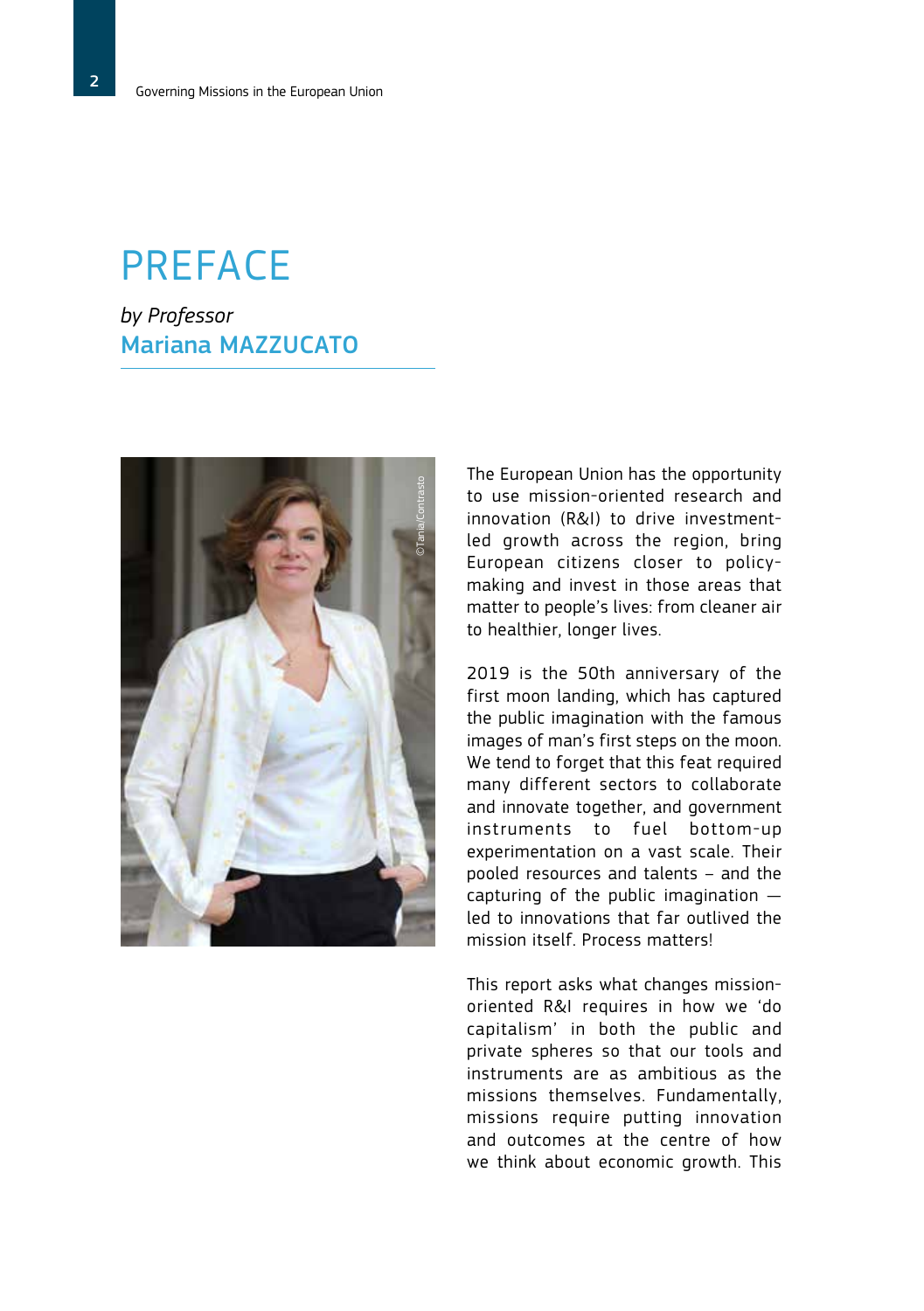requires new thinking in (1) the tools of government — from procurement to prize schemes — to drive goal oriented experimentation; (2) the ways that public financing can crowd-in and galvanize other forms of investment; and (3) ways to harness social movements and citizen participation in a creative, open and empowering process of challenge-led innovation. The report looks at all three of these dimensions — public sector capabilities; financing mechanisms; and citizen engagement.

The net result must be stimulating innovation, crowding-in investment across different actors and catalysing new economy-wide cross-sectoral development, while mobilizing citizen participation and creativity across Europe. Indeed, citizen movements have always been central to achieving social change — including labour movements which brought us one of the greatest social innovations of our time: the weekend! Today there is a growing green movement  $-$  including the youngest school children — bringing the climate emergency right to the top of public priorities. We must harness this drive for change across different parts of our population to allow R&I across Europe

to tackle the greatest challenges of our time. And if we allow it to change how we 'do' on the ground, it will become the key source of our future competitiveness. The opportunity is too great to miss. I hope the report helps us take the implementation process behind missions as seriously as achieving the missions themselves.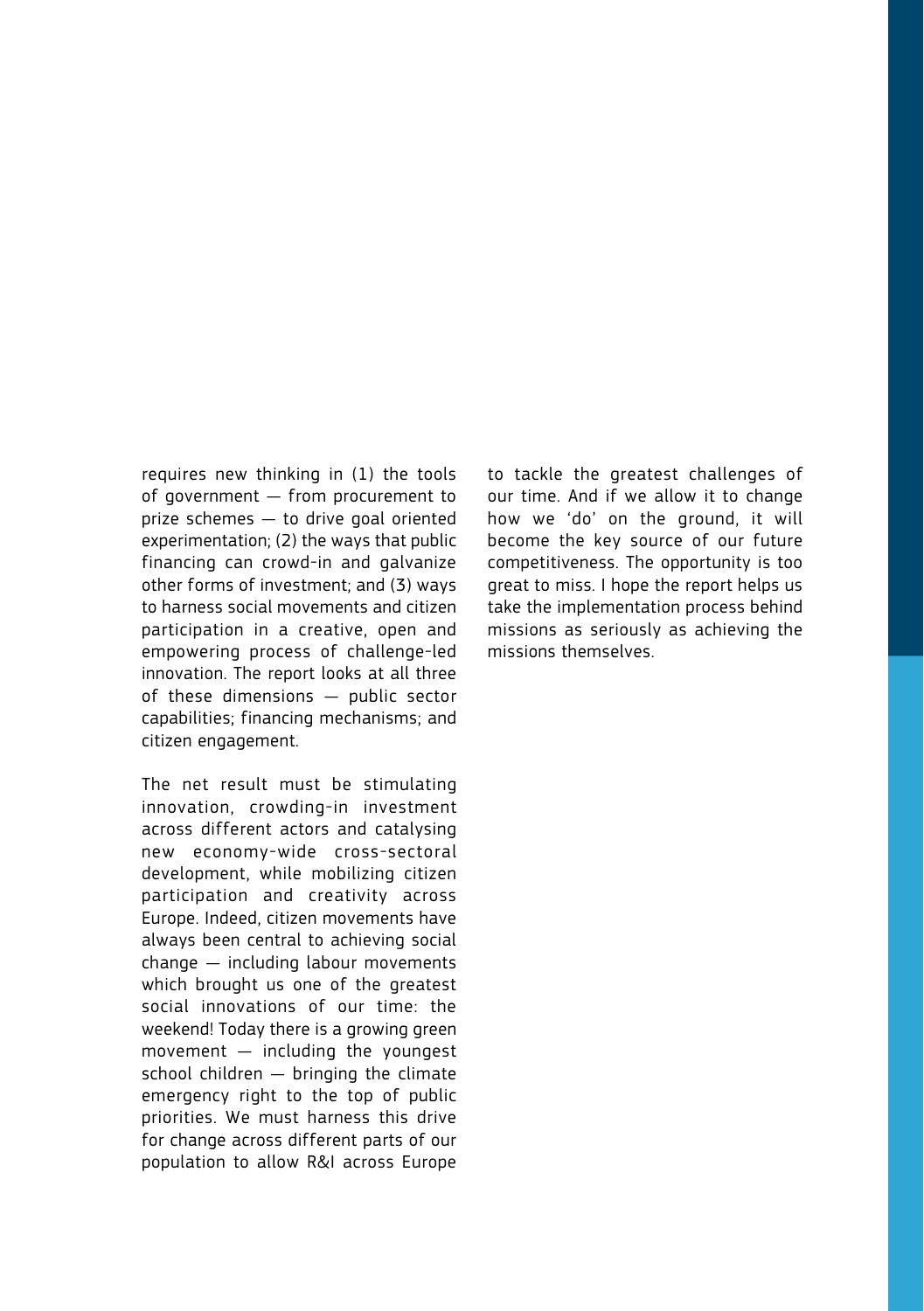# INTRODUCTION

Innovation is a key driver of long-term growth. It can fuel productivity growth, and transformation of production, distribution and consumption across entire economies. But where does innovation come from and what is it for?

Innovation has historically been an outcome of ambition in both the public and private sector, and increasingly is involving third sector institutions. It has also benefitted from social movements putting pressure on systems to change. Some of the greatest innovations of our time have come from the need to solve problems. The internet was initially designed to solve the problem of satellites communicating; GPS to determine the location of military equipment. Europe has the opportunity to set its sight on a challenge and use that as a way to drive our R&I agenda and to involve as many actors as possible across the economy. But rather than focusing on purely technological problems, we can focus innovation efforts to solve societal challenges that involve technological change, institutional and behavioural change and regulatory change.

The European Commission has played an important policy innovator role for decades and has been challenge-oriented around the goals of smart, inclusive and sustainable growth. The report "Mission-Oriented Research & Innovation in the European Union"<sup>1</sup> (from now on Missions Report), published in 2018, identified mission-oriented policy as the key instrument to reframe Europe's approach to tackling grand societal challenges — to make them more practical and systemic so that R&I investments can help attain specific, targeted and concrete goals. Five criteria were identified for selecting missions. They should:

- **•** Be bold, inspirational, with wide societal relevance;
- **•** Have a clear direction: targeted, measurable, and time-bound;
- **•** Be ambitious but realistic research and innovation actions;
- **•** Be cross-disciplinary, cross-sectoral, and cross-actor innovation;
- **•** Drive multiple, bottom-up solutions.
- <sup>1</sup> Mazzucato, M. (2018), Missions: Mission-Oriented Research & Innovation in the European Union. European Commission. Available online at https://ec.europa.eu/info/sites/info/files/mazzucato\_report\_2018.pdf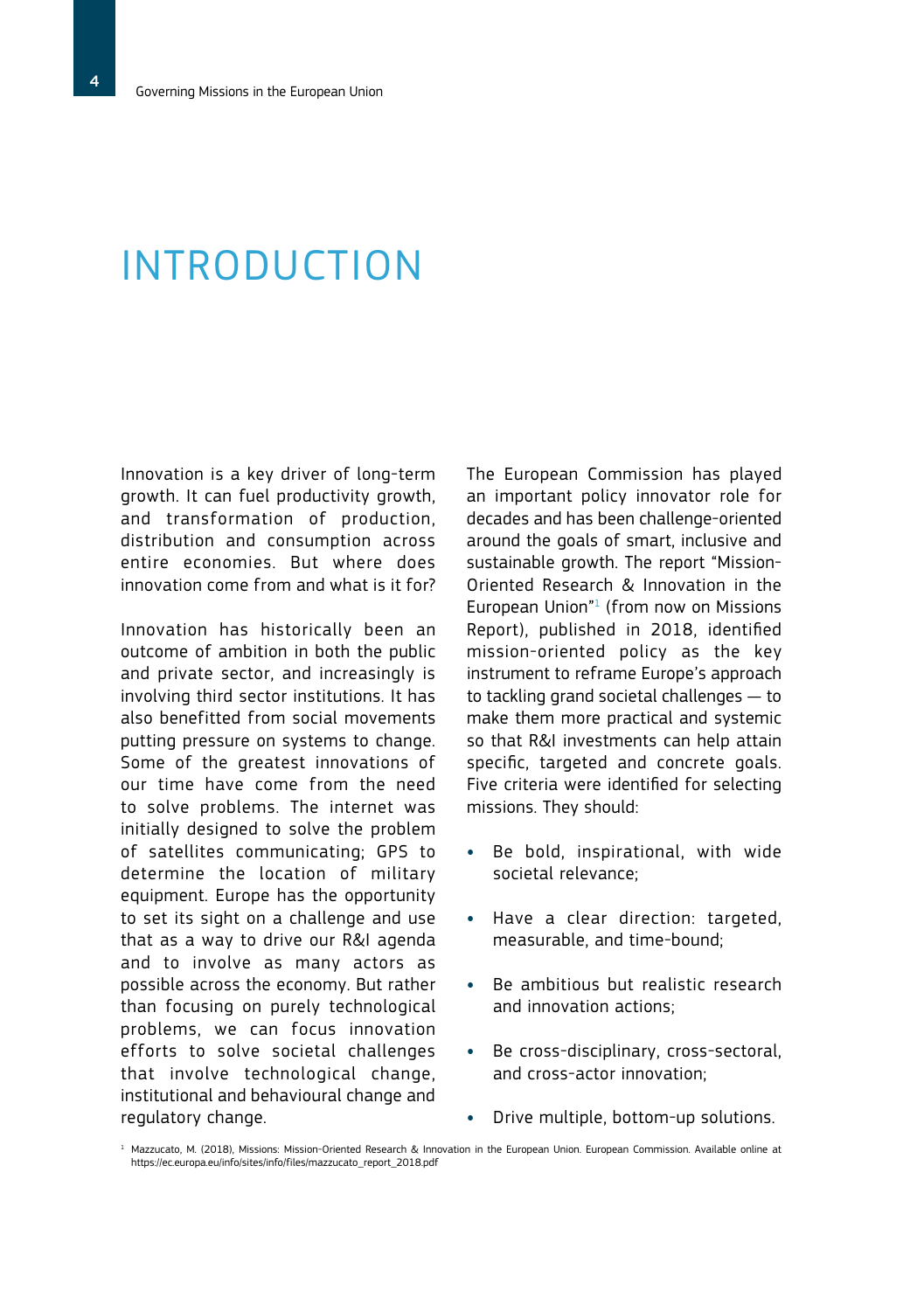This report, **Governing Missions**, looks at the 'how': how to implement and govern a mission-oriented process so that it unleashes the full creativity and ambition potential of R&I policy-making; and how it crowds-in investments from across Europe in the process. The focus is on 3 key questions:

- **•** How to **engage citizens** in codesigning, co-creating, co-implementing and co-assessing missions?
- **•** What are the **public sector capabilities** and instruments needed to foster a dynamic innovation ecosystem, including the ability of civil servants to welcome experimentation and help governments work outside silos?
- **•** How can mission-oriented **finance and funding** leverage and crowd-in other forms of finance, galvanising innovation across actors (public, private and third sector), different manufacturing and service sectors, and across national and transnational levels?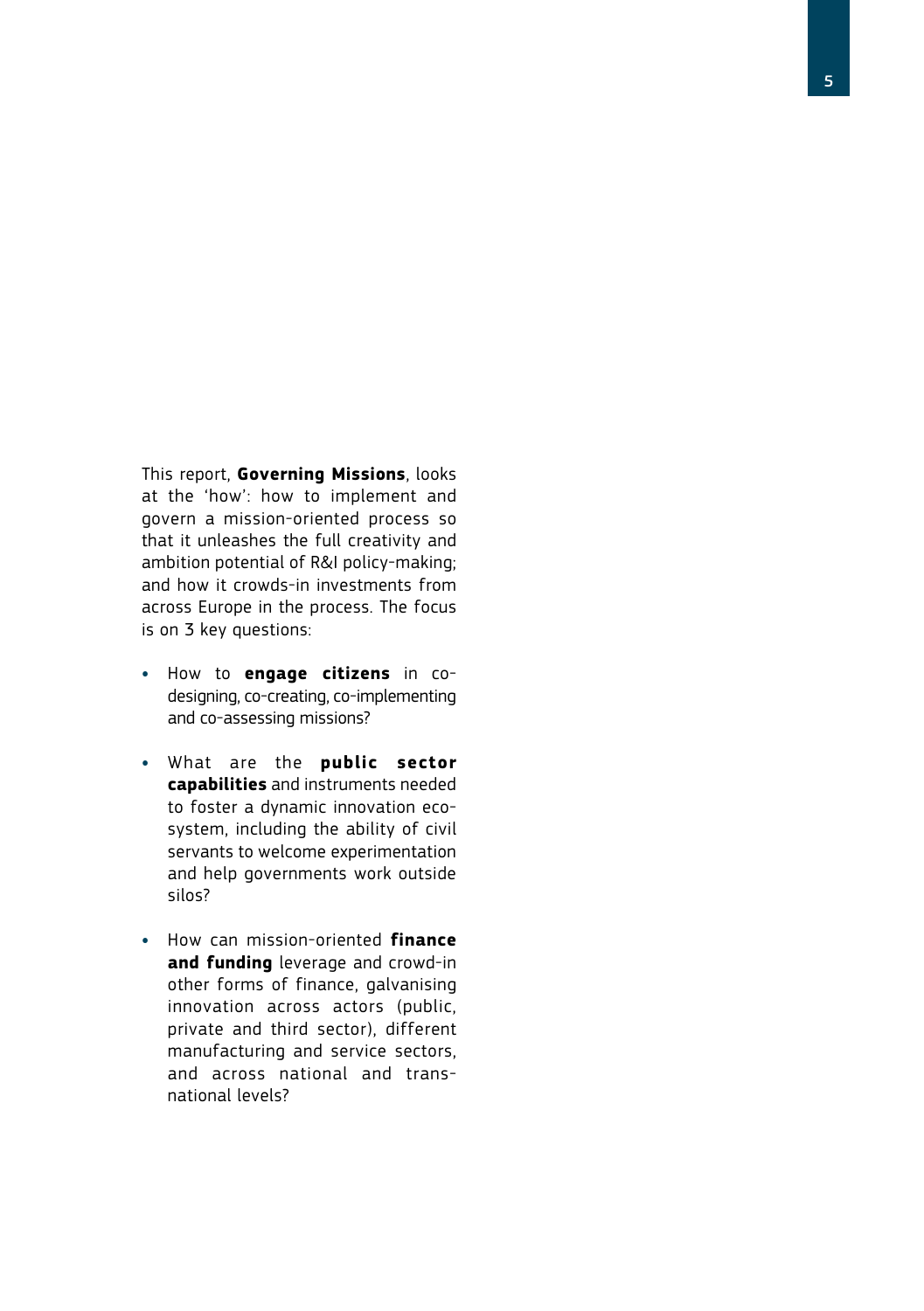# CITIZEN ENGAGEMENT

Mission-oriented innovation cannot be topdown. It must inspire and harness the full creativity of citizens to tackle problems as urgent as climate change, rising inequality or the challenge to establish more caring societies. In order to inspire society at large, missions need to have widespread legitimacy and acceptance. This means, among other things, that mission setting must find its way to the centre of the political priority-making process and involve citizens in a serious way.

In this context, it is critical to develop a sound and transparent process to select missions, frame them, and to assess missions along the way so that they have the right checks and balances. This requires a strong level of public trust.

Ensuring public trust must start with acknowledgeing that research and innovation are not separate to society, only populated by academics and policy experts. Such approaches have in the past generated opposition as well as disinterest, and with little impact as a result. On the contrary, particularly for innovation activities aimed at citizens, the form by which they are taken up by society (i.e. users, citizens, consumers and others) is  $key^2$ . Balancing top-down and bottom-up perspectives, can make innovation processes richer, better informed, and more likely to be adopted.

Furthermore, missions require a shift from a market-fixing framework to a marketshaping framework, redefining the meaning of public value<sup>3</sup>. Public value represents not just what citizens demand today, but what they may need or desire in the future. This tension between opening missionoriented frameworks to citizens whilst avoiding capture by passing trends will be a challenging aspect of governing this framework. How missions can be opened up to a wide group of stakeholders, from individuals, and civil society organisations, to citizen movements or political parties, is critical to forming missions and to ensuring their longevity. Lessons learned from previous public consultations should be taken into account.

As identified in the Missions Report, there are three key stages where citizen engagement becomes crucial for missions:

- **•** How to involve citizens in the **definition** and selection of concrete missions that matter to society;
- **•** How citizens participate in the **implementation** of missions;
- **•** How citizens will be involved in the **assessment** (evaluation, review and monitoring process) of missions.

<sup>&</sup>lt;sup>2</sup> Leadbeater, C. (2018), 'Movements with missions make markets', UCL Institute for Innovation and Public Purpose Working Paper Series (IIPP WP 2018-07). Available online at https://www.ucl.ac.uk/bartlett/public-purpose/publications/2018/aug/movements-missions-make-markets

<sup>3</sup> Mazzucato, M. (2018), 'Mission Oriented Innovation Policy: Challenges and Opportunities', Industrial and Corporate Change, 27 (5): 803–815. Available online at https://doi.org/10.1093/icc/dty034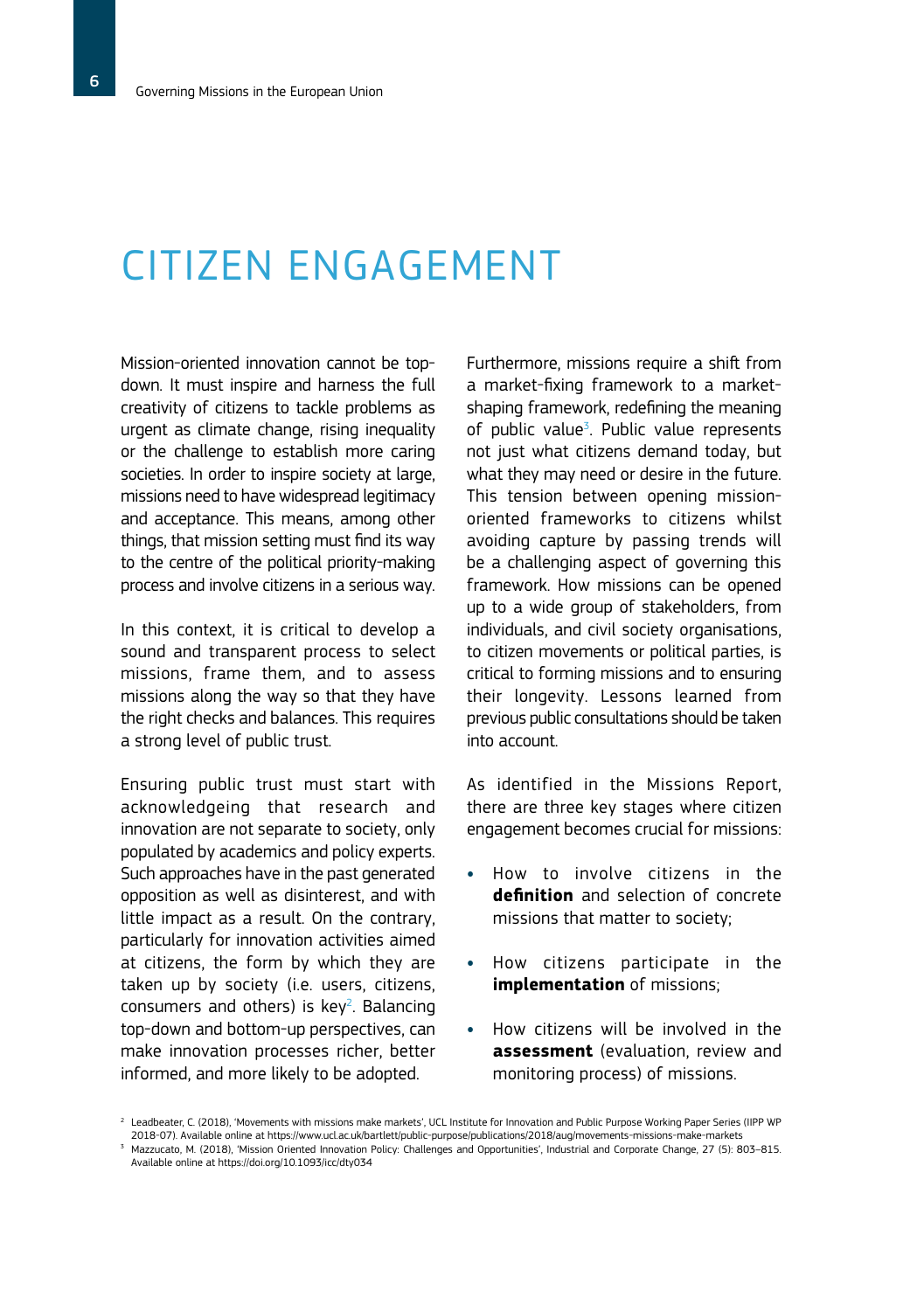#### 1. CO-CREATION

Missions offer an opportunity to involve citizens in solving grand societal challenges, to communicate about them and to create wide civic excitement about research and innovation. In order to achieve this and to ensure that missions reflect societal expectations, it is essential to allow as many citizens as possible to engage in the mission-definition process at an early stage.

Meaningfully engaging and involving people in co-design has become a core principle of public sector innovation, just as it is in innovative private sector practice. Codesign gives societal ownership of the missions' goals and objectives, ensuring that the missions have longevity beyond the period in post of individual ministers or governments. There are many positive examples of this occurring in the past, notably in the ideas generation and consultation that led to the framing of the UN Sustainable Development Goals<sup>4</sup> (see box 1). The European Commission is putting the principle of co-design in practice through

the establishment of Mission Boards, which will include end-user represenatives and will be tasked to directly consult citizens on the formulation of concrete mission proposals.

Likewise, policy-makers need to be open to the frank debates and contestation that such interaction with citizens may entail. For instance, political concern about sustainable growth embodied in the Energiewende mission in Germany, which is aimed at carbon reduction across the whole economy, has been informed by the decades-long civic green movement<sup>5</sup>. Similarly, the feminist movement played a very important role in ensuring the development of birth control pills, and without the anti-Aids movement (e.g. ActUp) we may not have had the same development of HIV drugs. Furthermore, citizen engagement activities must recognise the diverse European population when planning EU-wide innovation activities by making efforts to garner the views of underrepresented groups, be that by age, class, race or other characteristics.

<sup>4</sup> Available online at https://www.un.org/sustainabledevelopment/sustainable-development-goals/

<sup>5</sup> European Commission (2018), 'Mission-oriented R&I policies: Case Study Report Energiewende (DE)'. Available online at http://europa.eu/!md89DM

## 1. THE DISCUSSION OF THE POST-2015 SUSTAINABLE DEVELOPMENT AGENDA

Many voices have informed this debate, and there have been valuable inputs from a wide range of stakeholders. People around the world aired their views through unprecedented consultation and outreach efforts of organised civil society groups, as well as through the global conversation led by the United Nations Development Group on "A Million Voices: The World We Want", "Delivering the Post-2015 Agenda: Opportunities at the National and Local Levels", and the "MY World" survey.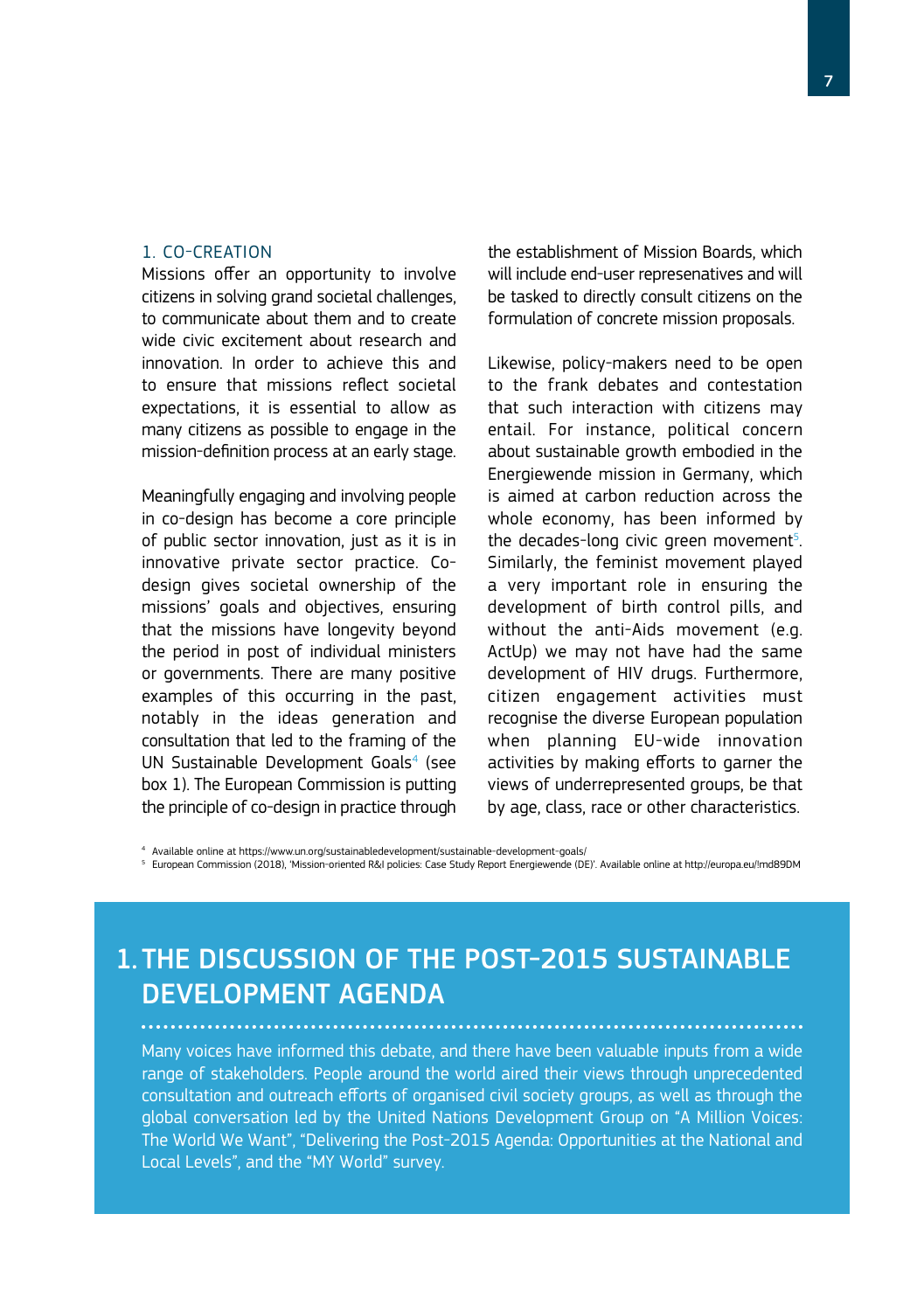This openness towards citizens cannot be left to the goodwill of politicians, but needs to be institutionalised and embedded over the long term. The use of novel online citizen consultation tools potentially allows the collection of large, broad citizen-based input and responses, at low cost and in a flexible manner. Various governments in Europe and beyond are keen to engage in policy experiments, relying on large scale citizen input next to expert knowledge. Furthermore, in addition to online consultations, policy makers should also rely on the solid bulk of evidence coming from publicly funded research and innovation projects (see box 2) on co-creation and citizen engagement.

*Recommendation 1:* Formal consultations as well as direct interaction with citizen movements, civic society, workers, and under-represented groups are required to ensure meaningful citizen engagement in the development of concrete mission proposals.

A significant challenge presented by the active involvement of any type of stakeholder group, including citizens or civil society organisations, is avoiding the capture of missions by vested interests, and recognising the differences between long term civic needs, and passing trends and phases. For this reason, citizens and/ or their associations should work closely alongside policymakers, researchers, and businesses/industry. This will enable multiple perspectives to be focused on the issues at hand, avoid mission capture by any one group, and ensure a wider systemic change.

*Recommendation 2:* Public consultations that feed into the definition of mission proposals need to be designed in such a way to avoid capture by vested interests.

<sup>6</sup> Available online at https://www.ecsite.eu/activities-and-services/projects/voices

<sup>7</sup> Available online at http://www.cimulact.eu/

# FACE-TO-FACE PUBLIC CONSULTATIONS CONDUCTED 2. BY VOICES $^{\circ}$  AND CIMULACT $^{\circ}$

The EU funded projects VOICES and CIMULACT had as a main objective to engage citizens and stakeholders in the co-creation of European research agendas based on real, validated and shared visions, needs and demands. These projects developed and experimented methods for citizen participation on long-term foresight, as well as built capacities in already existing methods.

The experiments explored a variety of methods in order to test and inspire the research community with a broad range of options for citizen and multi-actor engagement in research and innovation priority setting. Furthermore, the diversity of methods also allowed targeting different societal groups, enriching the feedback and validation of the research programme scenarios from a wide range of societal perspectives.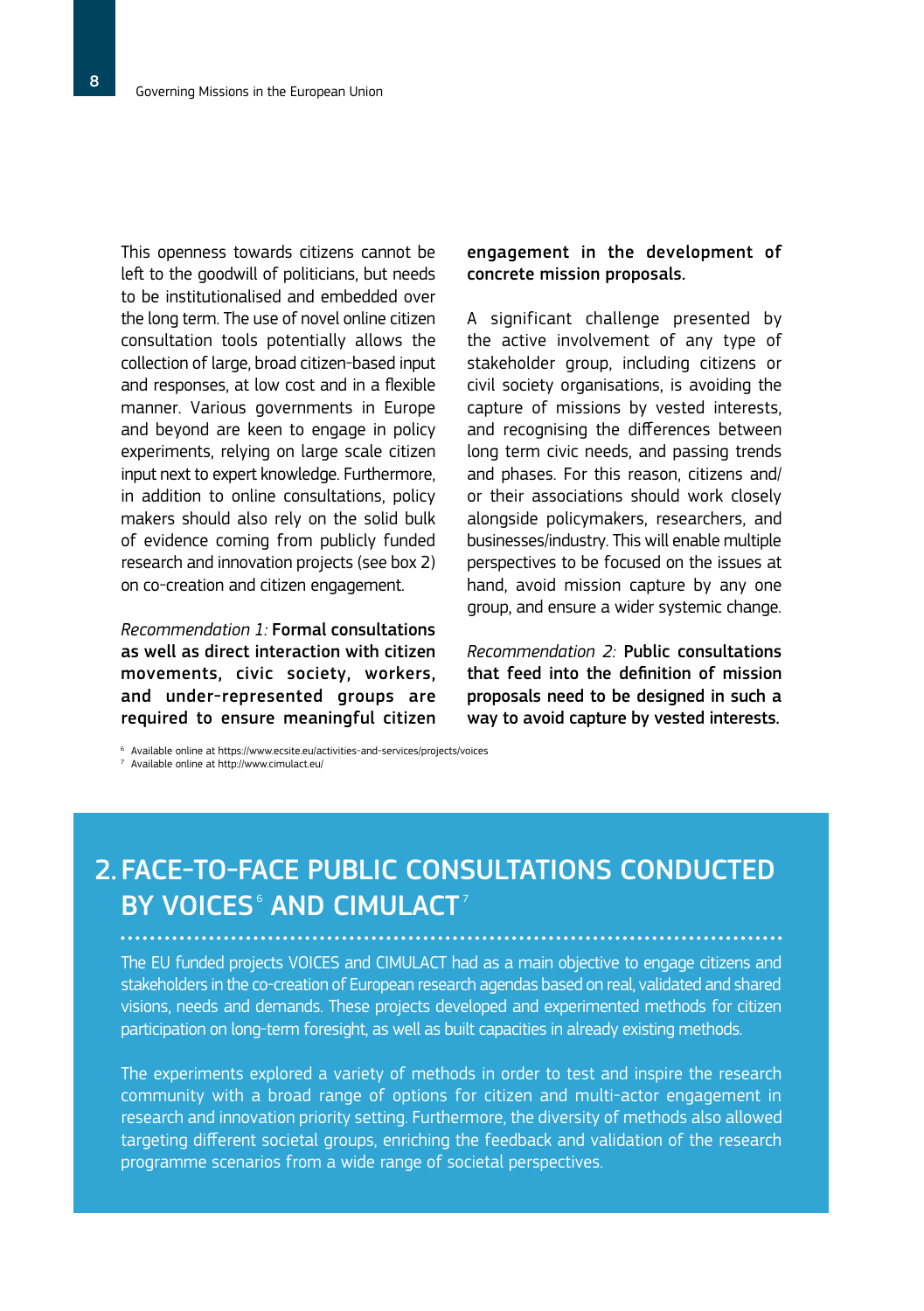### 3. FP7 INSTRUMENTS FOR CO-IMPLEMENTATION

The EU Seventh Framework Programme for R&I (FP7) had a specific instrument called 'Research for the Benefit of Specific Groups - Civil Society Organisations', foresaw 'Mobilisation and Mutual Learning (MML) Action Plans' and created clusters of projects on 'Transition Initiatives for Sustainable, Low-Carbon Societies' and on 'Citizens' Observatories'. These clusters of EU funded projects developed novel technologies and applications, trying to exploit the capabilities offered by portable devices (smartphones, tablets) and the collective intelligence available through social media streams (such as Facebook or Twitter), to enable an effective participation by citizens in environmental stewardship. These actions were still at their experimental stage within the FP7 and could be used as a good basis for reflection on how to push co-creation further when it comes to governing the missions.

#### 2. CO-IMPLEMENTATION

While it is highly unlikely that citizens can and should be involved in every research and innovation process, significant space should be given for citizen science and user-led innovation processes in each and every mission. Citizen scientists and social innovators are a rising phenomenon. tackling scientific and innovation challenges that cut across disciplines. In some cases, they provide research data and solutions that could not feasibly be created by the closed science and innovation system (see box 3).

The format within which co-implementation takes place in missions depends on the context of the mission. For instance, there could be dedicated bottom-up citizen science and innovation initiatives in some mission areas. These could take the form of accelerators, providing support to smallscale initiatives through suitable grants, and stimulated by prizes and other types of rewards and incentives. In other missions it is possible that co-implementation takes place within projects gathering established science and innovation actors, thereby bringing citizen scientists and innovators much more closely into contact with the traditional research and innovation system – building mutual knowledge and understanding in the process.

*Recommendation 3:* Citizen scientists and innovators can have clear added value and complement the implementation of missions. Their participation should be actively encouraged.

#### 3. CO-ASSESSMENT

The final stage of involvement is engaging citizens and civil society organisations in the monitoring and assessment of the progress of missions, and ultimately their results. Monitoring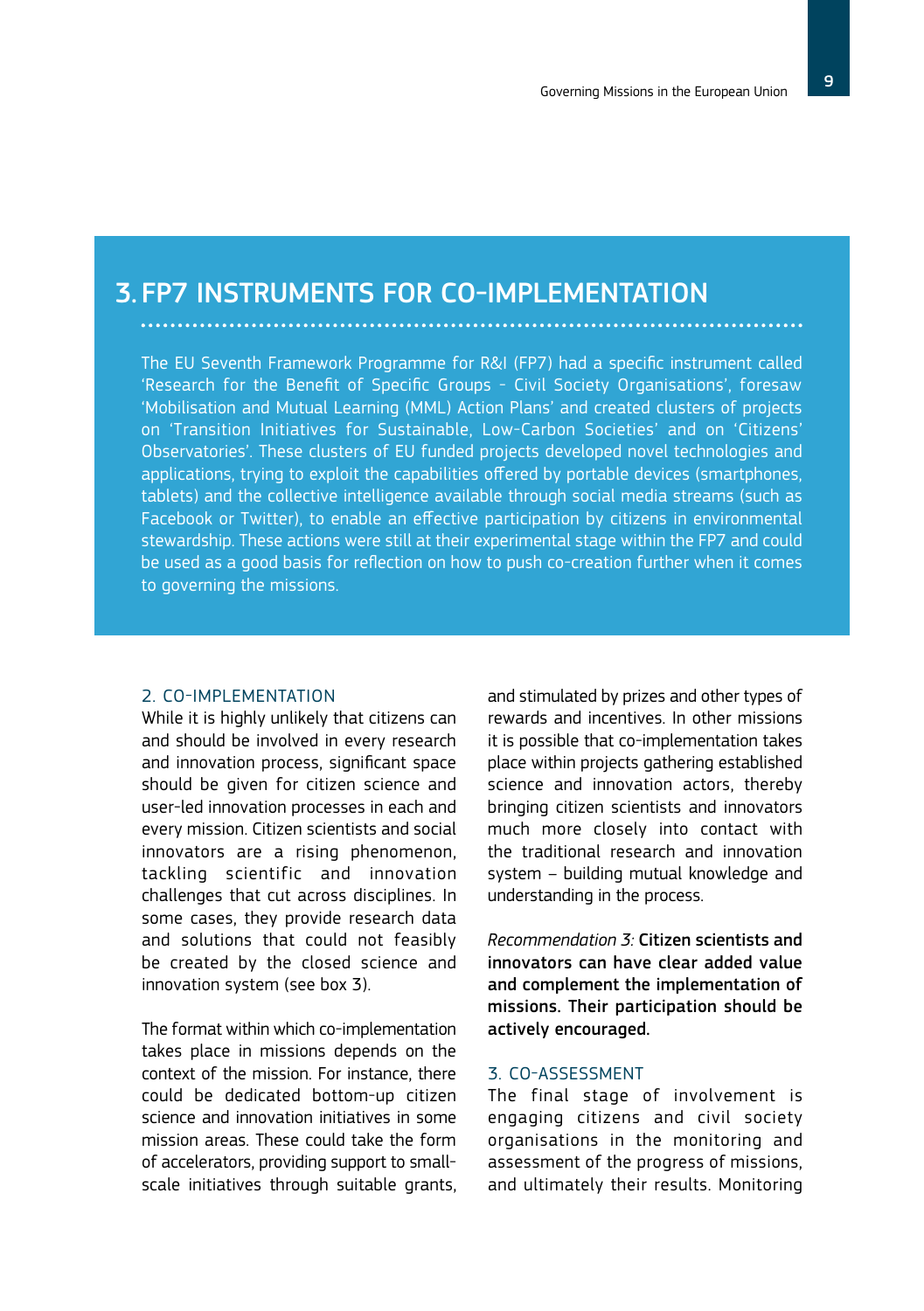should be as open and accessible as possible for people to be engaged. Indeed, this is one reason why missions should be as clearly stated as possible, so broad sections of the population can be engaged in and excited by a mission and be involved in tracking progress.

Citizen engagement should not be limited to traditional community-participation activities, such as people self-organising to clean plastics from beaches, for example. As enabling technologies develop and become more universally present in society, the participation of individuals can be more widespread through monitoring everything from butterfly populations, incidents of violence, or air quality. Using wide-spread technological devices, such as smart phones, for such monitoring activities can create mass mobilisation and civil engagement, providing further pressure for action at the political level.

Co-assessment should also take the form of well-placed citizen or civil society organisations' representation in evaluating proposals, reviewing the progress of projects, evaluating the progress of portfolios of projects, and participating in advisory structures. This ensures that the mission's outcomes are aligned with the needs, values and expectations of society. This, again, should take place alongside established researchers, businesses/ industry and policy experts with the assurance that all stakeholders uphold impartiality in their proceedings.

Furthermore, to ensure citizen's trust in the tracking of progress, public organisations that implement a mission-oriented

research and innovation policy should commit to being transparent and applying an open data policy, by subscribing to the FAIR principle (Findable; Accessible; Interoperable; Reusable).

*Recommendation 4:* Missions should enable the use of citizens' experiences and observations to monitor progress towards mission objectives.

#### 4. CITIZEN-ORIENTED COMMUNICATION & DISSEMINATION

Missions will be selected and driven forward at the political level, but their relevance and importance have to be communicated effectively to the citizen. Without this, co-design, co-creation and co-implementation for missions may fail in the same way previous technocratic efforts have. Missions by their very definition must be inspirational and engage citizens in science and innovation – and how these can deliver solutions for the challenges they face in their daily lives. This aspect can be leveraged in communication to communities around the importance and relevance of innovation policy.

Through effective communication citizens can become active participants in missions. In addition to providing innovative techniques for civil society to contribute to these missions directly, we must also reflect on the ways that new technologies make wide-scale engagement and consultation with citizens possible in a manner not previously available to policy-makers. Through live engagement via social media, the internet, and smartphones, policymakers can develop new ways for citizens to both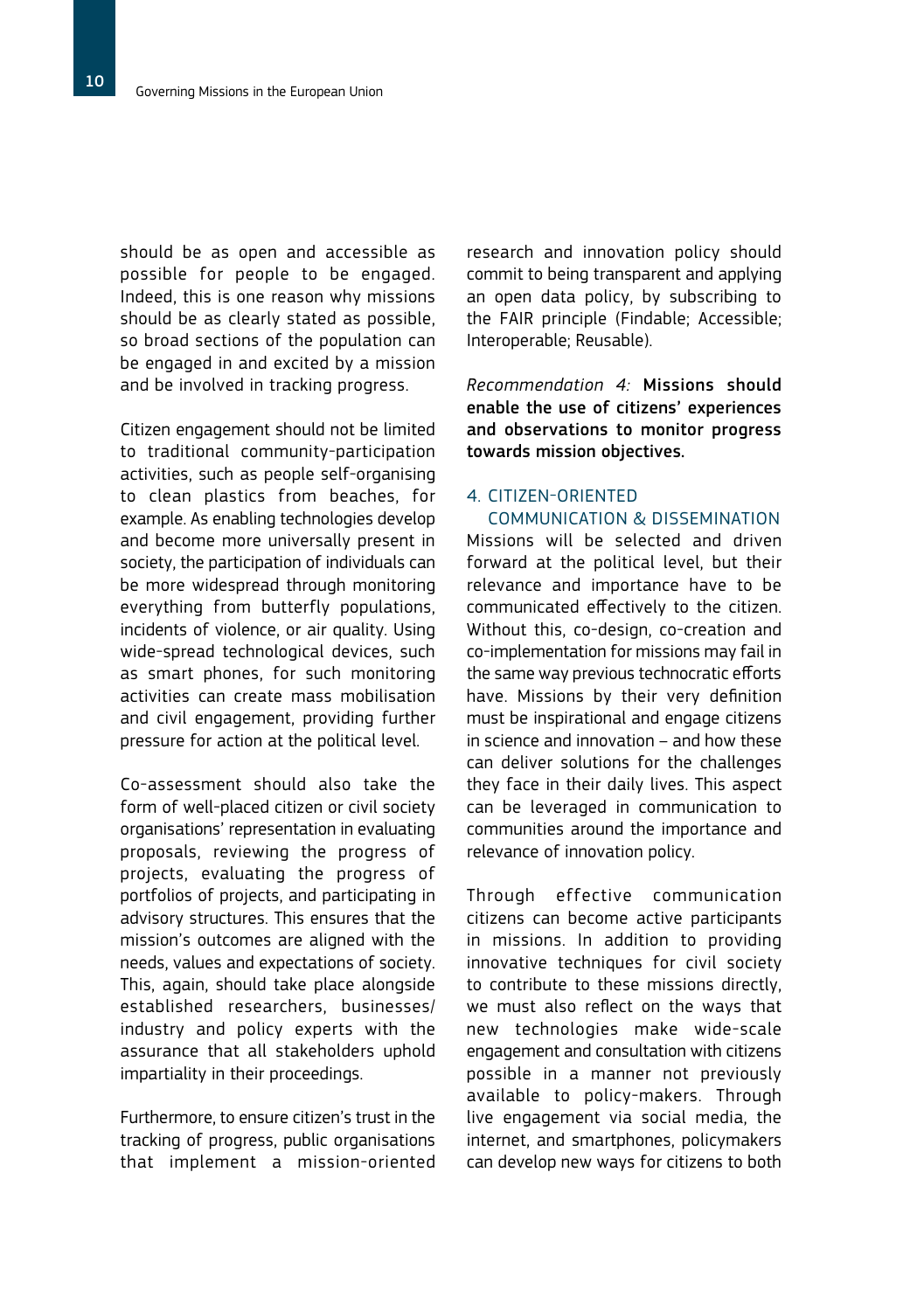consult and feedback on policies. This may hold the key to scaling the successes of small-scale public consultation to wider national and EU-wide needs. Moreover, a proper dissemination and communication strategy for missions should include educational/science-society literacy in order to foster a tangible mind shift.

*Recommendation 5:* Citizen-oriented communication & dissemination activities should be ensured throughout the entire life cycle of missions, in order for citizens around Europe to understand the value of R&I actions and the tangible impact on their lives.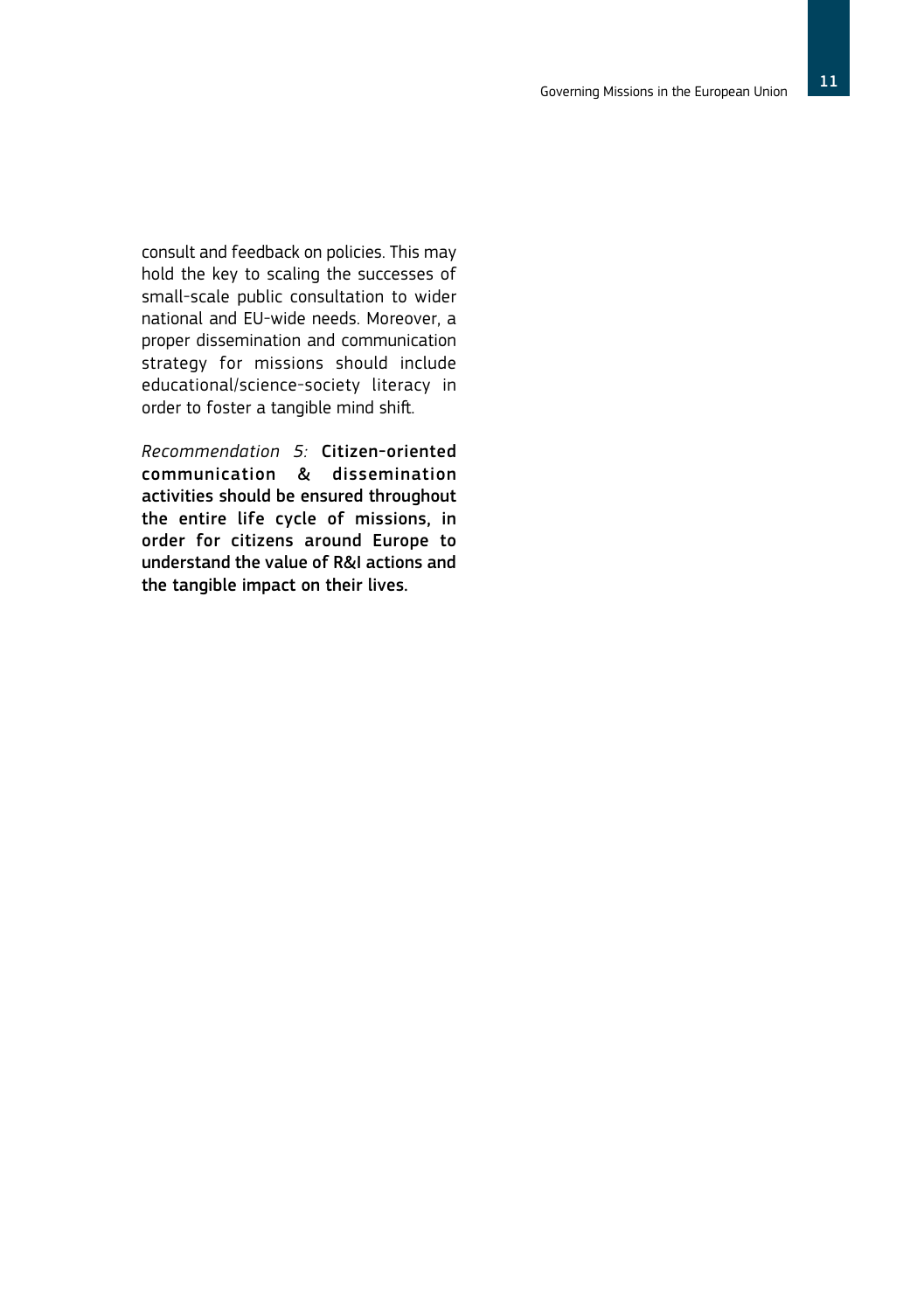# PUBLIC SECTOR CAPABILITIES

Missions require public actors to think outside of "market failure" frameworks, and more towards co-creating and coshaping of markets.

Missions require a new vocabulary. Rather than levelling the playing field they require tilting it. This does not mean tilting it towards one company, one sector or one technology, but tilting it towards a direction. This requires ambitious investments that crowd-in and mobilise private investment as well as the creation of synergies across the different domains of government activity: from regulatory changes, to procurement policy, to reforms in education and labour markets. This mission setting, guiding and crowding-in process requires rethinking ways in which public organisations design, implement and evaluate (innovation) policies.

Fundamentally, mission-oriented approaches require the ambition to transform landscapes rather than just fixing problems in existing ones. To do so, public sector organisations face a number of inherent barriers. Without addressing these in a systematic matter, the potential for mission success is limited.

#### 1. BREAKING SILOS AND COORDINATING FOR MISSIONS

The key to success of missions, next to legitimacy and trust in the mission-setting process, are the capabilities within public bodies to devise bold and ambitious governance structures that enable crosssectoral and cross-institutional coordination.

Missions aimed at creating and shaping markets are by definition cross-sectoral and should span across multiple public organisations (ministries, departments, national and local level governance). For example, any mission around clean growth will need to work across the departments of energy, transport, and health. They require coordination between various policy fields, synergies and breaking 'silos'. But it is exactly the lack of such coordination capabilities that has become perhaps the most difficult issue in modern day innovation policy-making. The reasons for this can be found in what is called the 'complexity paradox' of modern public policy: the more complex policy issues are, the more compartmentalised policy-making becomes, increasingly fragmented into different government departments and initiatives. On top of that, complex organisational structures, with rigid formal processes, can limit the flow of information, reduce openness and constrain creativity $8$ . .

Breaking silos means taking innovationled growth outside of the narrow field of research and innovation and putting it at the centre of economic growth

<sup>8</sup> Kattel, R. and Mazzucato, M. (2018), Mission-oriented innovation policy and dynamic capabilities in the public sector. UCL Institute for Innovation and Public Purpose, Working Paper Series (IIPP WP 2018-05). Available online at https://www.ucl.ac.uk/bartlett/public-purpose/wp2018-05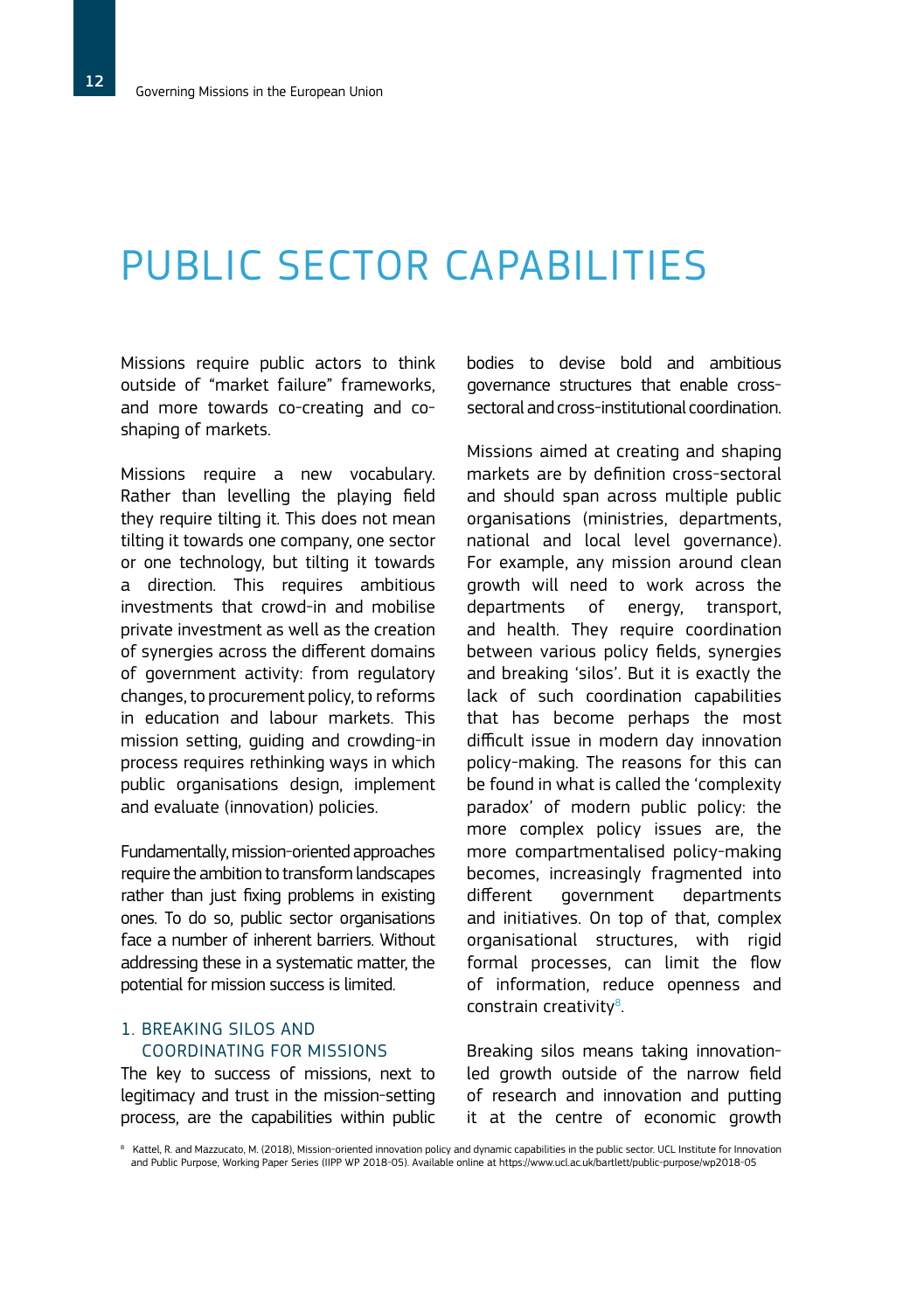strategies. Optimal impact would be achieved by setting up a mission strategy and coordination under the direct responsibility of the highest offices of the executive power. It creates a more horizontal relationship between those directing economic growth in the finance ministry, and those in the departments that reflect the content of that growth (sustainable growth, inclusive growth, etc). In particular, public investments are often evaluated by ministries of finance in terms of cost-benefit and net present value. These static measures tend to inadequately capture the market creation potential of ambitious public policies, and in particular the dynamic spill-overs between different sectors.

*Recommendation 6: The implementation of missions will benefit from breaking down silos by coordinating actions between departments, with a clear division of responsibilities and ownership. To achieve maximum impact it is key that this is coordinated by the highest offices of the executive power.* 

#### 2. LEADERSHIP AND AGILE WORKING MODALITIES

Breaking up silos is often successfully achieved by implementation structures that enjoy a high degree of political support, and which have operational autonomy in order to make sure that political cycles would not derail missions. Management of a mission-oriented system of innovation will require specific types of leadership, which encourage risktaking and adaptive explorative capacity, and that can attract top talent to lead such strategies.

In some instances, this might mean hiring visionary people with a business, scientific or other background in an advisory capacity for a limited time period, to assist the governance structure in the definition and design of the missions. This approach is used in the Horizon Europe research and innovation framework programme through the establishment of mission boards for each of the European R&I missions.

When looking at how missions should be implemented, there are lessons to be learned from organisations that have tackled ambitious mission-oriented projects and have implemented structures which are flexible, adaptable and able to foster bottom-up solutions. This can be fostered through portfolio management so that a specific mission will be targeted, but broad enough to include multiple solutions which require different types of projects to be supported: picking the willing, not pre-determining winners. Putting all eggs in one basket should be avoided.

Organisational flexibility is particularly important in allowing a mission-oriented organisation to respond quickly to different conditions and to the development of novel technologies. This flexibility can be enabled by a governance structure which can grant the organisation independence from more bureaucratic branches of government, and giving implementing agencies reporting responsibilities to public servants. Such agencies are most effective if they are allowed autonomy in pay and remuneration structures, to allow them to recruit for a limited term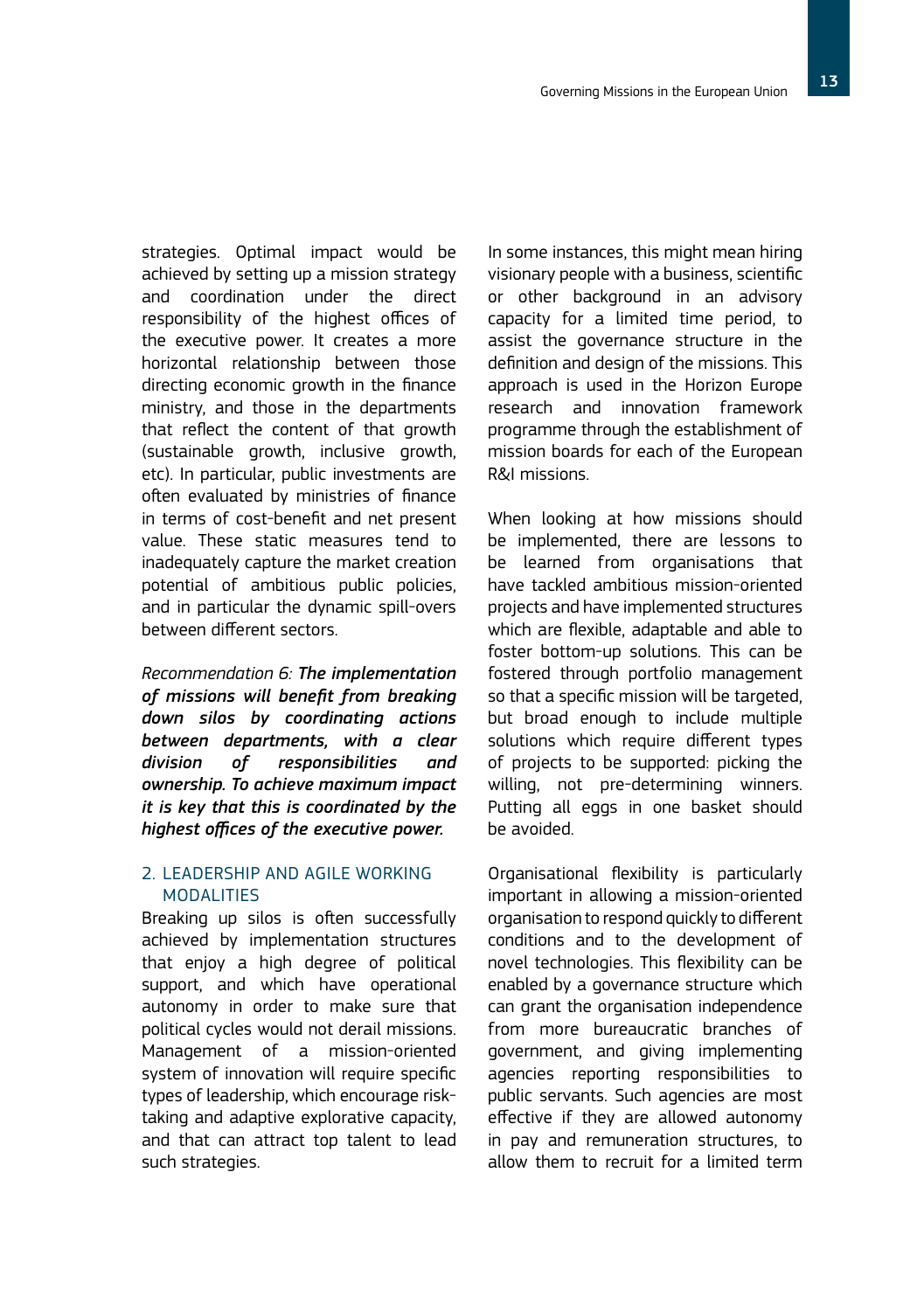# MANAGEMENT OF A MISSION-ORIENTED SYSTEM OF 4. INNOVATION: EXAMPLES AND BEST PRACTICES

Flexible and adaptive portfolio management can benefit from lessons provided by other innovation and funding agencies across the world, such as Yozma in Israel, Sitra in Finland, the Government Digital Service in the UK, or organisations like DARPA or ARPA-E in the USA (Azoulay et. al., 2018<sup>9</sup>). The defining characteristics of the DARPA model are:

- 1. Organisational flexibility
	- a. Independence from branches of government
	- b. Flat internal structure
	- c. Hiring outside standard government recruitment processes
	- d. Fixed term employment of directors and project managers
	- e. Flexible contracting mechanisms
- 2. Bottom-up program design
- 3. Discretion in project choice
- 4. Active project management.

top talent with the unique range of capabilities needed to manage complex networked missions.

By leveraging this flexibility through a high-level governance structure, implementing agencies can empower their staff to pursue a bottom-up approach to innovation and embrace the risk inherent in this innovation framework. Such a bottom-up structure means that agencies must connect sectors that may not otherwise be connected, and can then harness this network to pursue the mission projects that emerge.

Finally, implementing agencies should be able to appoint staff in charge of consolidating project results in line with a portfolio approach. With the guidance provided by a high-level mission governance structure, such agencies should place particular emphasis on the need for discretion in project selection and project management. This entails empowering the governance of missions to verify how to allocate funds and resources within a project in order to secure the given objectives, and to make decisions on milestones and technical goals throughout the project's lifetime. Mission projects by definition require the

<sup>9</sup> Azoulay, P., Fuchs, E., Goldstein, A.P. and Kearney, M. (2019), 'Funding Breakthrough Research: Promises and Challenges of the "ARPA Model"', Innovation Policy and the Economy, 19: 69-96.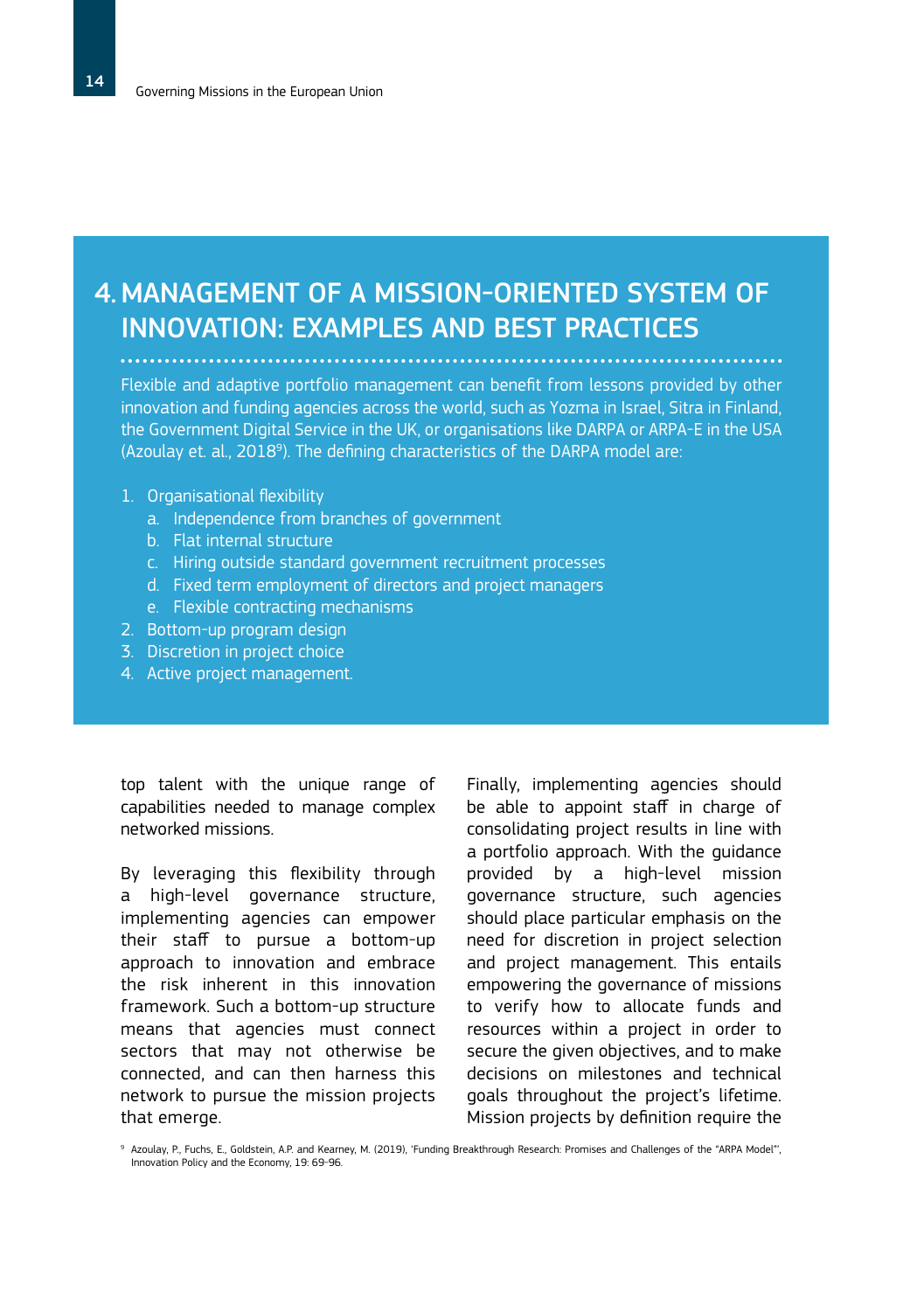creation of new knowledge or experience, and therefore pose challenges for conventional project management and evaluation frameworks.

*Recommendation 7:* The mission governance should be empowered with a high-level structure including leaders from academia, business and citizen groups. These will exert leadership through advice on funding allocation, project selection and evaluation, and experimentation with new work modalities.

*Recommendation 8:* Agile procedures for staff exchange between the different policy departments, agencies and implementing bodies involved in missions should be established, promoting experimentation and risk-taking.

#### 3. ORGANISATIONAL RISK-TAKING

The portfolio approach behind missionoriented R&I (exemplified by the Darpa

<sup>10</sup> Mazzucato, M. (2013). The Entrepreneurial State. Anthem Press

model in box 4) requires the public sector (or: an *entrepreneurial state*<sup>10</sup>) to welcome uncertainty, accept risks and learn from trial and error. This is a different outlook than focussing only on de-risking, and paying fees to agencies for outsourcing government functions. While some outsourcing is to be expected, the fact it has been done so often to push the blame to others if things go wrong, means that the trial and error process of decision making is not explicitly accounted for. Ultimately this leads to a reduction of government capacity and capabilities in exploration and experimentation — capabilities that are so critical to innovation.

*Recommendation 9:* A portfolio approach means that the public sector needs to revisit their approach to risk-taking. It should focus less on outsourcing government functions and more on learning from trial and error.

### 5. VISION ZERO

In 1997 Sweden introduced the Vision Zero policy that aimed to reduce the number of roadaccident fatalities to zero by 2020. Reducing the danger required physical changes on the roads and new policies to enforce traffic laws.

There are now more roundabouts, fewer intersections, and vehicles cannot turn where people cross streets. More pedestrian bridges have been built, bicycles are separated from oncoming traffic and strict policing has reduced the number of drink-driving offences.

Since the scheme began, road deaths have almost halved: 270 people died in road accidents in Sweden in 2016. Twenty years earlier the figure was 541.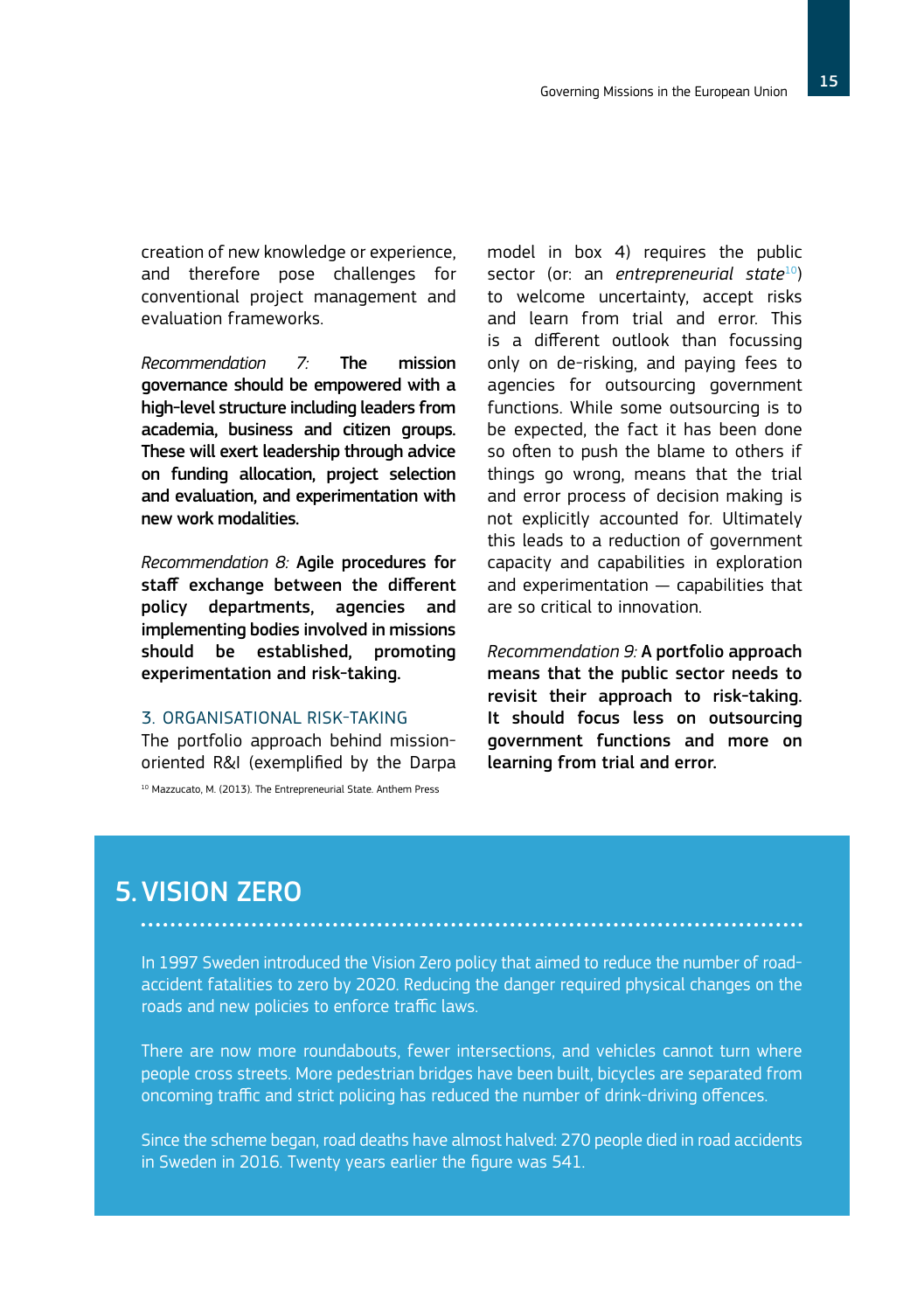#### 4. PUBLIC PROCUREMENT FOR SCALING UP

Public procurement is an instrument that could help missions to create new markets. $^{11}$ The Internet, GPS technology, the semiconductor industry and passenger jets are perhaps the most prominent examples that resulted from government innovationoriented procurement bringing along major economic and social impacts. However, in many countries procurement ends up getting used to simply award the lowest cost bidder and often has to deal with contradicting policy goals such as cost savings, value-formoney, transparency, and siloed sectoral policy objectives such as environment, health or employment. But this does not help to stimulate innovation or high quality goods.

Therefore, public organisations should consciously develop capabilities for public procurement for innovation. A missionoriented policy framework offers them a way to 'structure' conflicting policy goals by specifying the end result (e.g. accident free roads - see Box 5) based on criteria and characteristics, not the solution (e.g. driverless cars), and allow for plenty of space for experimentation. This helps to coordinate procurement processes across value chains and agencies. Effective public procurement for innovation and missions can create a "pick the willing" dynamic rather than picking winners. The European Commission has already taken steps to promote public procurement as a tool to stimulate innovation, by publishing quidelines on how to best do this $^{12}$ .

Public organisations can support innovations through procurement in several ways, which should all be

<sup>11</sup> Edler, J. and Georghiou, L. (2007), 'Public procurement and innovation — Resurrecting the demand side,' Research Policy, 36:7, 949-963. Available online at https://doi.org/10.1016/j.respol.2007.03.003.

<sup>12</sup> http://ec.europa.eu/growth/content/commission-advises-public-buyers-how-capitalise-innovation\_en

<sup>13</sup> RSA (2017), 'From design thinking to systems change'

# THE SMALL BUSINESS RESEARCH INITIATIVE (SBRI) 6. AND SYSTEMS THINKING

The SBRI is a government funding stream that stimulates entrepreneurs to put forward innovative solutions for societal issues. SBIR falls under the category of pre-commercial procurement (PCP) and is largely used across Europe.

A research project<sup>13</sup> that looked at ways to optimise the potential of the SBRI as a catalyst for social innovation, found that SBRI is effective when a problem is clearly identified and requires technical expertise and imagination to fix. However, its longer term impact relies on there being a market for the eventual product: either within government and public services or in the consumer sphere. The role of the government and public services is to intelligently assess and act to improve the market opportunities for an SBRI innovation.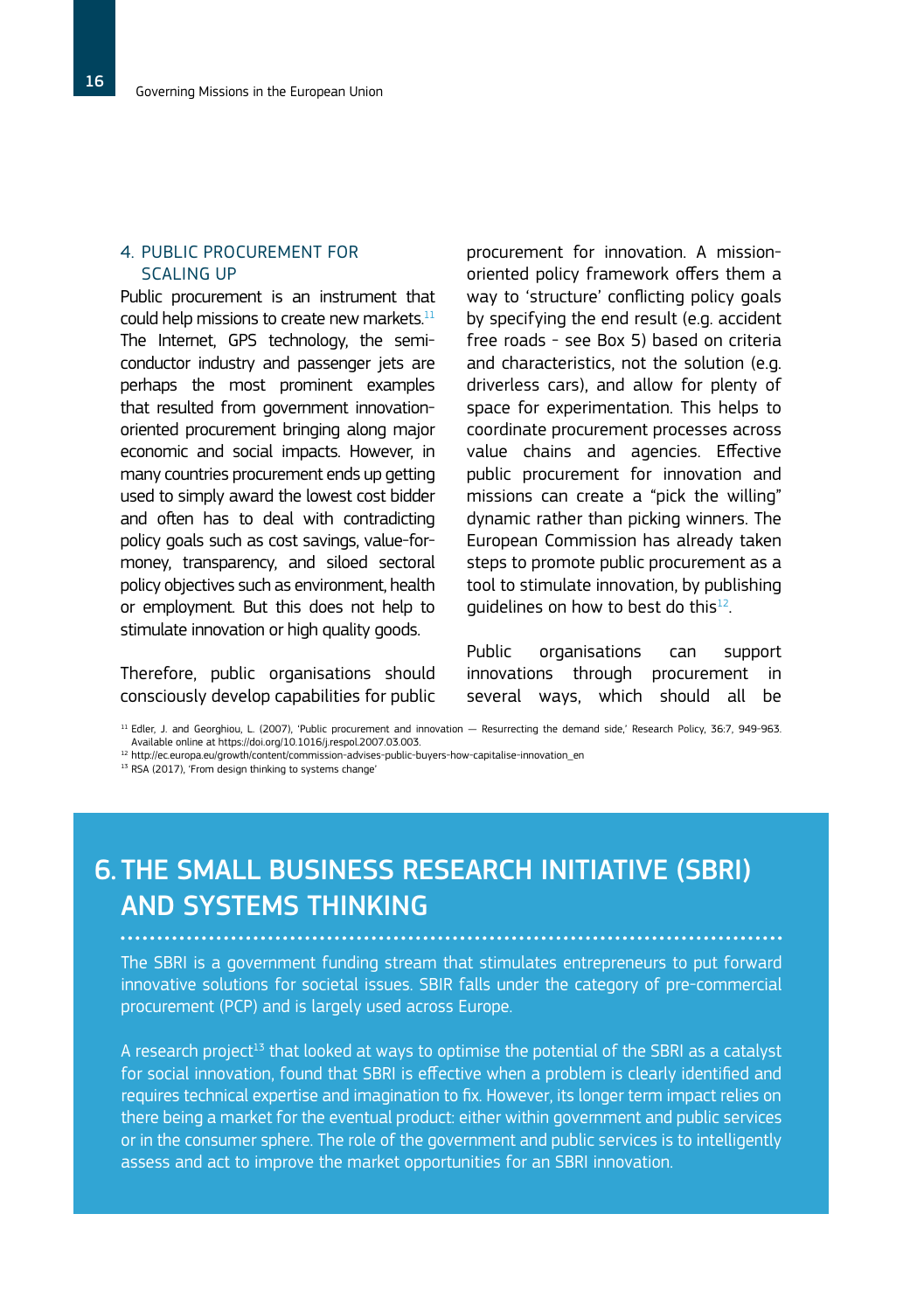### 7. THE ADAPTIVE APPROACH OF THE GREEN DEAL IN THE NETHERLANDS

The Green Deal approach in the Netherlands is an accessible way for companies, other stakeholder organisations, local and regional government and interest groups to work with Central Government on green growth and social issues. The aim is to remove regulatory barriers to help sustainable initiatives get off the ground and to accelerate this process where possible. The Green Deal approach forms part of the green growth policy and is a joint initiative by the Dutch Ministries of Economic Affairs, Infrastructure and the Environment and the Interior and Kingdom Relations.

The Green Deal approach is one element in a standard range of policy instruments. It is used to supplement existing instruments, such as legislation and regulation, market and financial incentives, and measures to stimulate innovation. The Green Deal approach is particularly suitable when innovations are actually put into practice, a phase during which projects often encounter barriers. Green Deals bring Central Government closer to companies, stakeholder organisations and interest groups. They give government a more readily identifiable presence and the other players a clear point of contact.

considered as part of a mission-oriented policy framework. Public organisations can create new markets for products and systems that go beyond the stateof-the-art or they can create a demand "pull" by expressing its needs to industry in functional or performance terms. Similarly, they can encourage innovation by providing a "lead market" for new technologies/ solutions<sup>14</sup>, or provide a testing ground for innovative products (see box 6).

*Recommendation 10:* Public procurement of innovative solutions should be promoted through demand-side stimulus and investment, to drive bottom-up innovation. This requires new dynamic metrics that go beyond short-term costeffectiveness, and "picking winners" in procurement decisions.

#### 5. REGULATORY FRAMEWORKS

Mission-oriented policies are about addressing grand societal challenges through research and innovation activities. But it would not be realistic to expect that societal challenges would be solved by research and innovation activities alone. The solutions that are being developed need to be reflected in the policies that are linked to the challenges. We can develop alternatives

<sup>14</sup> Available online at https://www.emeraldinsight.com/doi/abs/10.1108/JOPP-10-03-2010-B003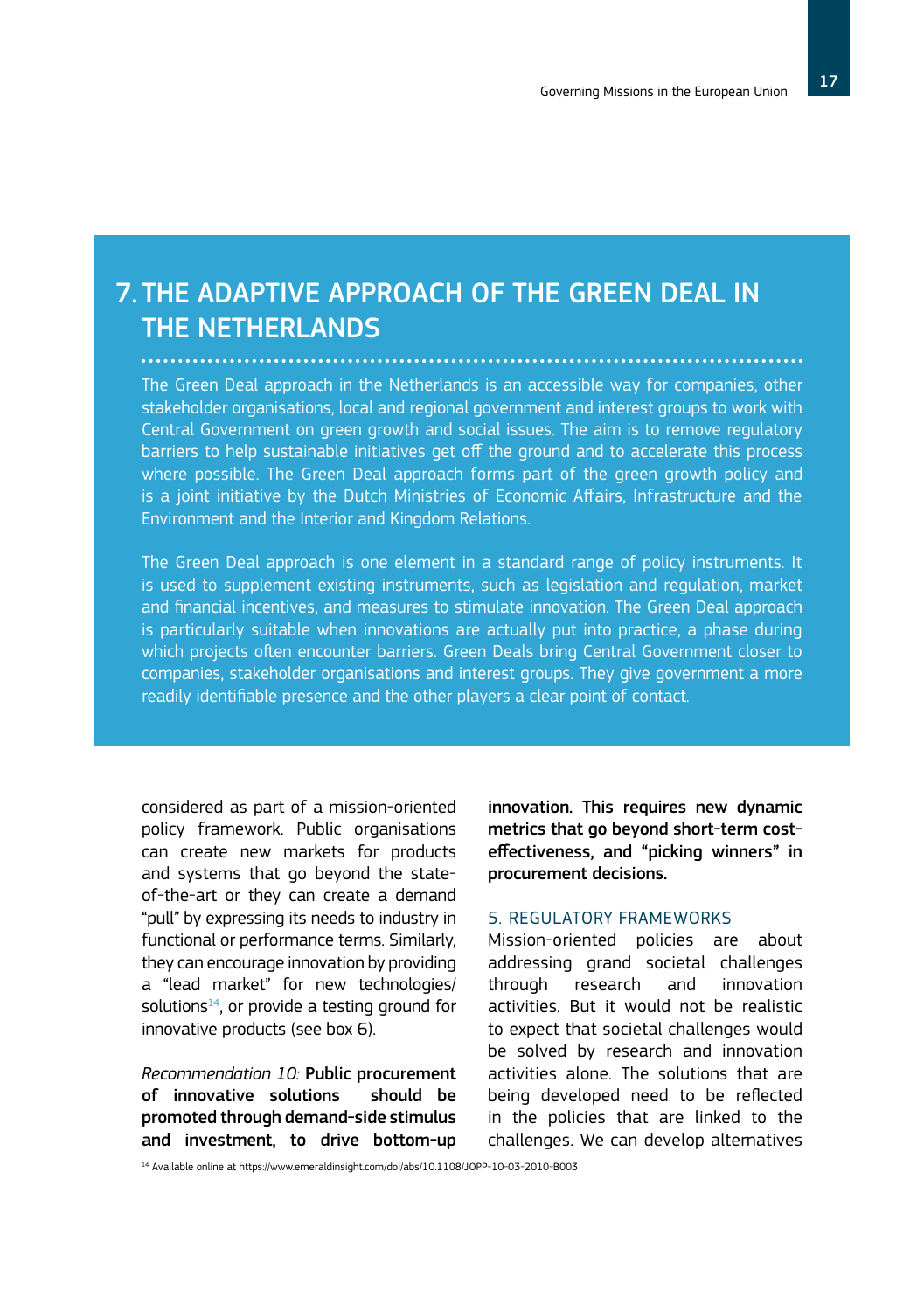to plastics, but if there is no policy in place to drive these alternatives to the market, to stimulate consumers to use them or to enforce the collection and re-use of plastics, the problem of plastics in our oceans and seas will not be effectively addressed. In short, a mission-oriented policy needs a broad policy approach, bringing together all relevant policies, including research and innovation.

Strong, progressive regulations, including State Aid rules and industry standards, can drive innovation and positive behaviours towards achieving mission objectives. Regulations or standards that are not clear or even contradictory, or that lock a sector into a single technology or innovation path can become barriers to innovation and cross-sectoral problem solving. In the development of legislation, it should be considered how innovation can contribute to achieve societal objectives. The design of legislation should ensure that there is room for experimentation of new solutions, to be flexible enough to adapt to fast technological developments, allow for the provision of patient strategic finance in transformational high risk areas, and be outcome oriented (see box 7).

*Recommendation 11:* Regulation should be used to spur innovation (rather than create barriers) that will contribute to realising public value objectives.

#### 6. FIT-FOR-PURPOSE EVALUATION FRAMEWORKS AND CAPABILITIES

Missions cannot be evaluated based on a simple cost-benefit analysis (CBA). Indeed, if evaluated via CBA the Apollo

Moon landings would likely never have seen the light of day. The justification for the Moonshot mission was political – to win the space race. But most of the social and economic benefits of the Moonshot mission were the many technological spin-offs and spillovers that resulted from the mission's activities. In short, the performance of mission-oriented investments should not be merely assessed in budgetconstrained, static, allocative efficiency measures, but in terms of creation of public value, dynamic efficiency and their 'additionality': the extent to which they have been successful at catalysing activity that otherwise would not have happened (see table 1). This approach helps capture the potential for policy to create spill over effects across many sectors of the economy, alter the level of investment and broader trajectory of economic growth. For example, the Concorde plane is not flying today, so according to private sector criteria it is a failure. However, the cross-sectoral investments and innovations it led to should be part of any evaluation that looks at the societal value achieved.

In order to coordinate such varied activities and policies, public policy appraisal and evaluation need to be based on a wider understanding of the value public policies can create. Avoiding government failures is clearly not a good way to coordinate a wider set of policy actions. Therefore, mission-oriented policy needs clear feedback mechanisms. Evaluation has to be adaptive to the specific characteristics of the mission, such as a portfolio of projects, take into account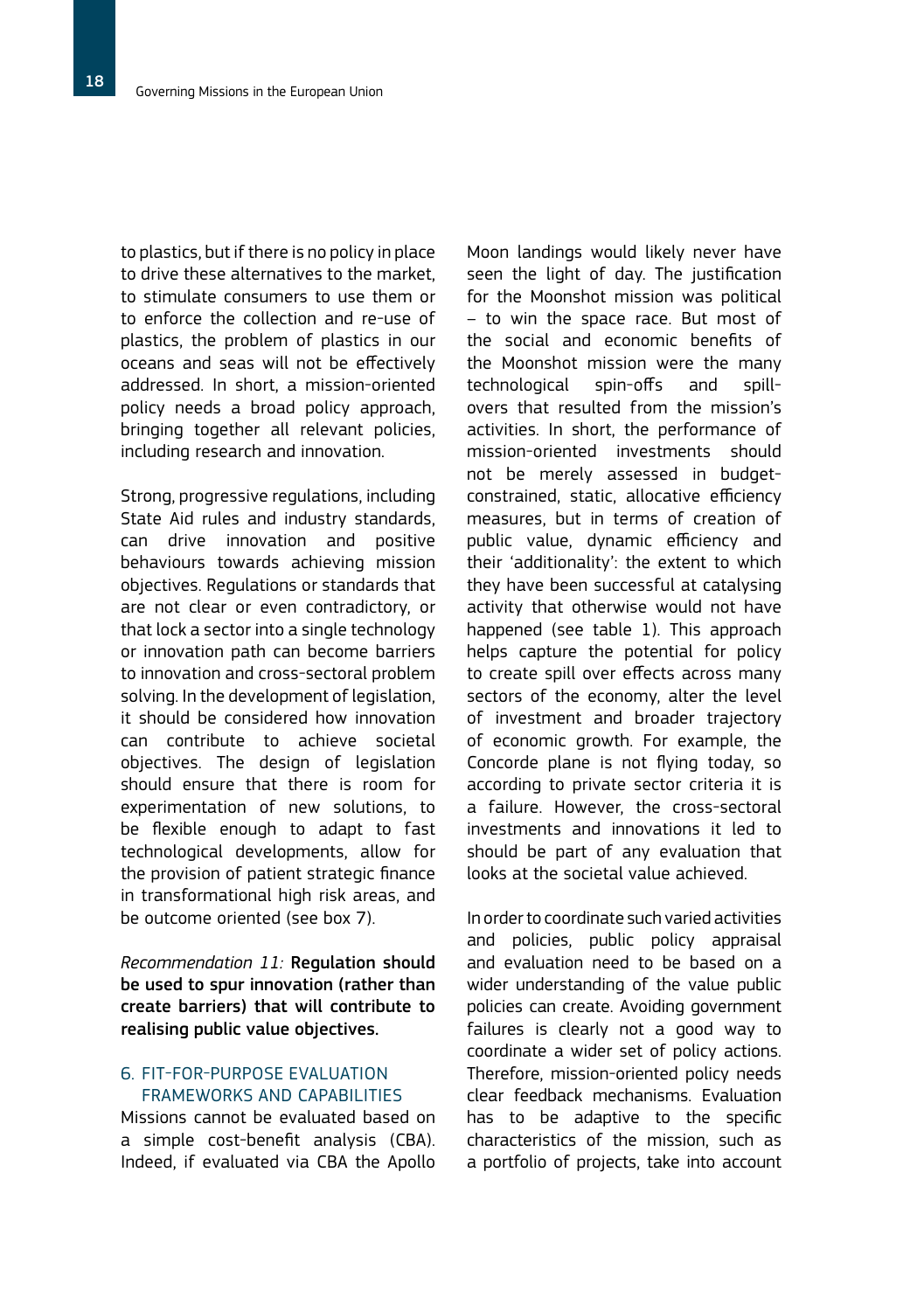the contribution of non-governmental actors and capture the positive sideeffects of missions (the innovations that develop through the mission agenda, but are deployed outside of the direct mission remit). Dynamic spill-overs are themselves an intermediate objective in missions. Furthermore, evaluation tools and methods should guard public sector against lock-in and tunnel vision in

situations where, for example, unexpected technological development makes specific missions irrelevant.

*Recommendation 12:*Governments should embrace new evaluation frameworks, tools and techniques that go beyond static cost-benefit analysis, but capture spill-over effects that can be directly attributed to mission implementation.

|                                                                                 | <b>MARKET-FIXING</b>                                                                                                                                                  | MARKET-SHAPING/MISSION-ORIENTED                                                                                                                                                                                            |
|---------------------------------------------------------------------------------|-----------------------------------------------------------------------------------------------------------------------------------------------------------------------|----------------------------------------------------------------------------------------------------------------------------------------------------------------------------------------------------------------------------|
| <b>JUSTIFICA-</b><br><b>TION FOR THE</b><br><b>ROLE OF</b><br><b>GOVERNMENT</b> | Market or coordination failures:<br>Public goods<br>٠<br>Negative externalities<br>$\bullet$<br>Imperfect competition/information<br>$\bullet$                        | All markets and institutions are co-<br>created by public, private and third<br>sectors. Role of government is to ensure<br>markets support public purpose                                                                 |
| <b>BUSINESS</b><br><b>CASE</b><br><b>APPRAISAL</b>                              | Ex-ante CBA - allocative efficiency<br>assuming static general relationships,<br>prices etc.                                                                          | Dynamic efficiency focused on systemic<br>change to achieve mission (including spill-<br>over effects)                                                                                                                     |
| <b>UNDERLYING</b><br><b>ASSUMPTIONS</b>                                         | Possible to estimate reliable future<br>value using discounting/monetisation of<br>externalities/risk assessment; system is<br>characterised by equilibrium behaviour | Future is uncertain because of potential<br>for novelty and non-marginal change;<br>system is characterised by complex<br>hehaviour                                                                                        |
| <b>EVALUATION</b>                                                               | Focus on whether specific policy solves<br>market failure and whether government<br>failure avoided (Pareto-efficient)                                                | Ongoing and reflexive evaluation of whe-<br>ther the system is moving in direction of<br>mission via achievement of intermediate<br>milestones. Focus on portfolio of policies<br>and interventions, and their interaction |
| <b>APPROACH</b><br><b>TO RISK</b>                                               | Highly risk averse; optimism bias<br>assumed                                                                                                                          | Failure is accepted and encouraged as a<br>learning device                                                                                                                                                                 |

#### **TABLE 1. MARKET-SHAPING/MISSION-ORIENTED INNOVATION**

*Source: Kattel, R., Mazzucato, M., Ryan-Collins, J., Sharpe, S. (2018), 'The economics of change: Policy appraisal for missions, market shaping and public', IIPP Working Paper, no. 2018-06. Available online at https://www.ucl.ac.uk/bartlett/public-purpose/wp2018-06*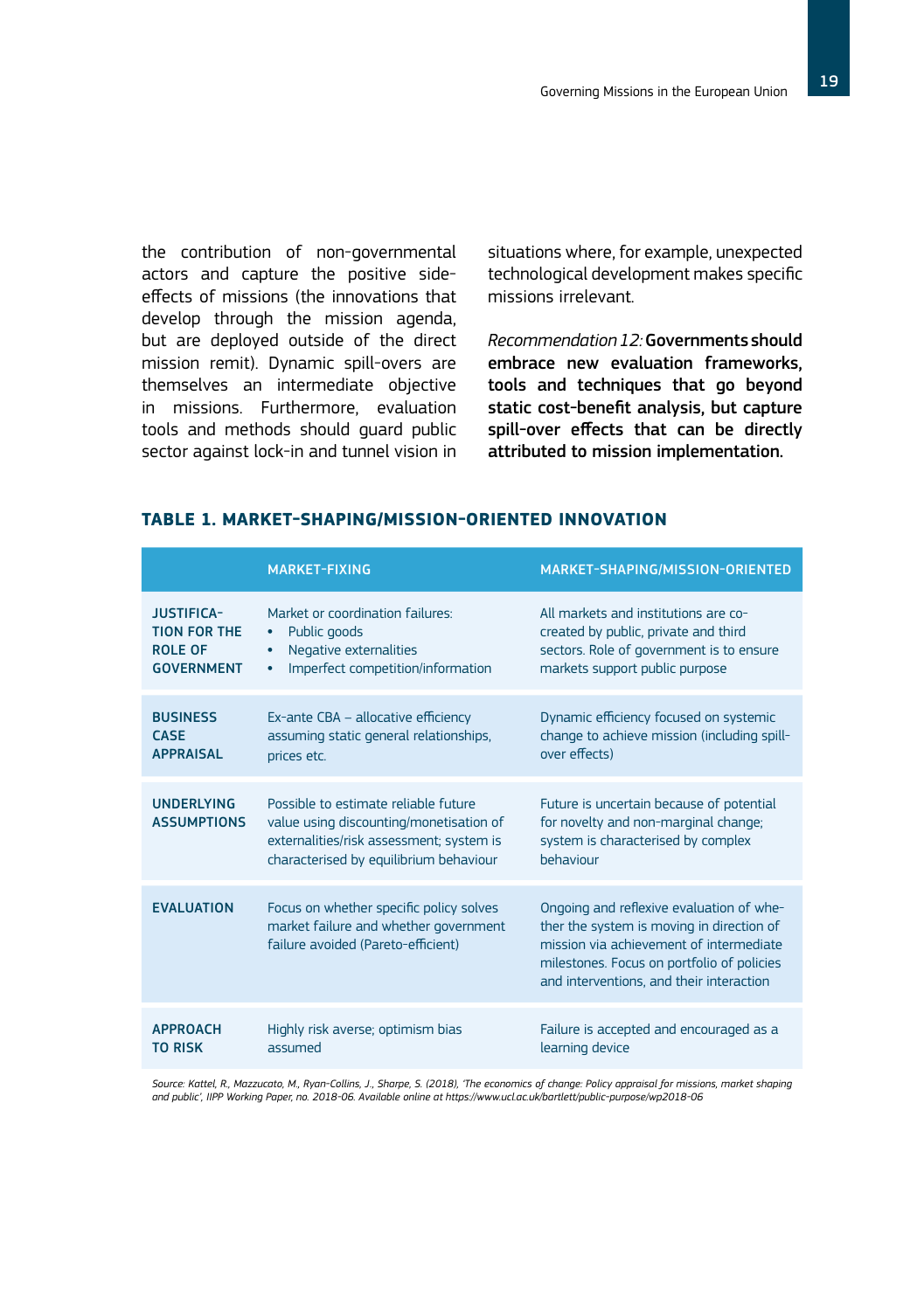# FINANCE AND FUNDING

Research and innovation missions should not be narrowly viewed as a financing instrument. If framed in ambitious ways they can crowd-in other forms of finance. But for this to happen the eco-system of financing between public and private actors, and the financing framework at the European level, must be understood. The public part of the eco-system will include research funding, public venture capital funds as well as procurement instruments aimed at SMEs (e.g. SBRI – see box 4), national and regional public banks (e.g. Kreditanstalt für Wiederaufbau in Germany, or the Asian Development Bank) and the European Investment Bank. The European Commission has launched the European Innovation Council<sup>15</sup>, introducing dedicated programme managers and blended finance of grants and equity investments to support breakthrough innovations that can contribute to mission objectives. On the private side it will include the entire financing landscape from private venture capital, to innovation funds in investment banking. As the private sector tends to be risk-averse, bold mission-oriented funds that are willing to invest in the more uncertain part of the technological and market landscape (and areas with high capital intensity) can have a crowdingin role. Futhermore, it is important to consider how to share not only risks but also the rewards.

### that can be galvanized from missions, it is key to understand the different levels

of risk across the entire innovation chain. Mission-oriented finance can both help coordinate the types of financing that are appropriate for each level of risk, and can also take on the 'investor of first resort' role in the areas of highest risk and capital intensity (see table 2).

1. COORDINATING INSTRUMENTS TO CROWD-IN FINANCE ALONG THE FULL INNOVATION CHAIN

To understand the crowding-in process

Missions will bring together a wide range of R&I activities, from blue-sky, fundamental research projects to market deployment actions. Each of these activities requires a different type of financial support. It is important to have a wide range of funding instruments available to suit different areas of this risk landscape. For example, grants may be more appropriate for visionary, early stage R&I, while equity investments may be suitable for technology based firms looking to scale up. On the other hand, debt instruments such as long-term loans may be better for lower-risk, incremental activities.

Early-stage public funding helps to create and shape new markets and nurture new landscapes which the private sector can develop further. Indeed, from advances such as the internet and microchips to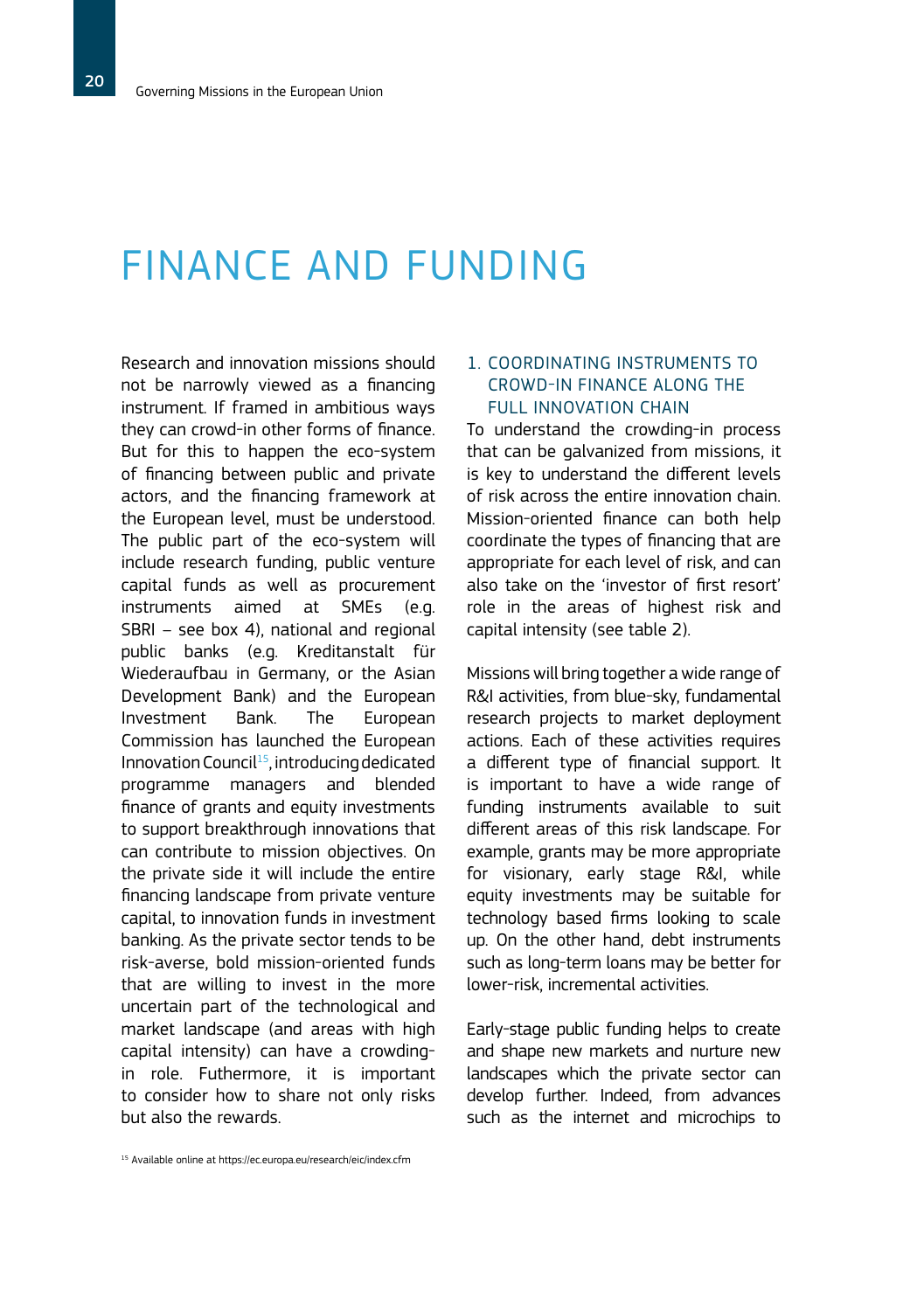

#### **TABLE 2**

*Source: European Investment Bank*

biotechnology and nanotechnology, many major technological breakthroughs — in both basic research and downstream commercialisation — were only made possible by direct public investments that were willing and able to take risks before the private sector was willing to do so. In other words, public funding can, if structured well, lead to a dynamic 'crowding-in' effect.

To achieve market-creating innovation, in particular in areas such as deep tech, Europe suffers from a systemic failure in its ability to provide the large-scale venture capital needed. At the same time it is important to learn the negative lessons — such as those in biotechnology — from impatient venture capital when it is too exit-driven<sup>16, 17</sup>. What is required in addition to venture capital is patient strategic long term venture capital $18$ .

Public institutions need to support companies to identify suitable financial instruments and to develop financing plans that are appropriate for the stage of development a firm is at. European R&I missions should aim to bring greater focus and streamlining of the ecosystem of current innovation funding programmes. They should make them more accessible to both businesses and civil society, acting as a bridge with funds that can lead innovative projects in close to market stage to market (see boxes 8 and 9).

<sup>17</sup> Lazonick, W., & Tulum, Ö. (2011), 'US biopharmaceutical finance and the sustainability of the biotech business model'. Research Policy, 40(9), 1170-1187.

<sup>16</sup> Pisano, G. P. (2006), Science business: The promise, the reality, and the future of biotech. Harvard Business Press.

<sup>18</sup> Mazzucato, M. (2013), The Entrepreneurial State. Anthem Press.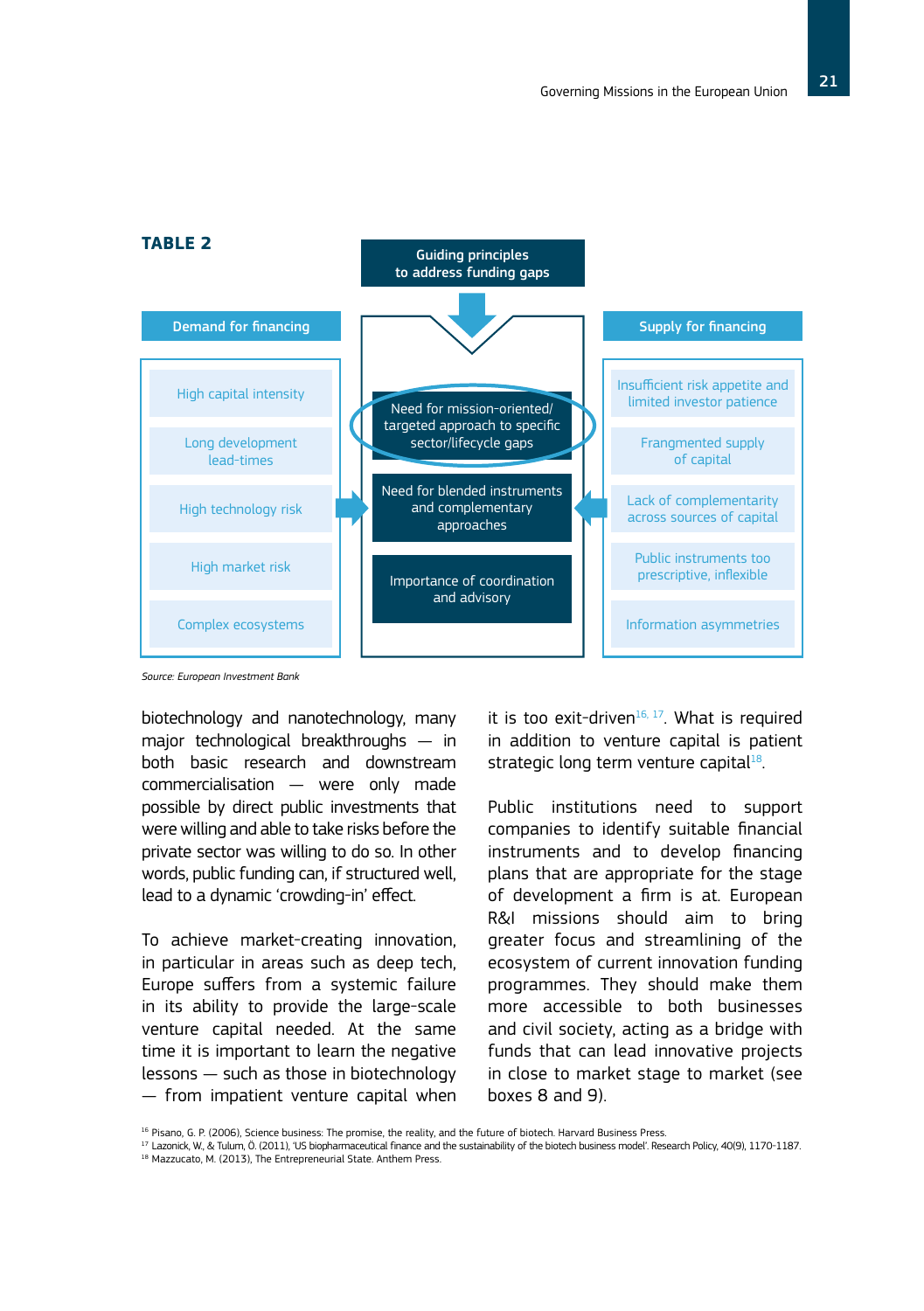### 8. BREAKTHROUGH ENERGY VENTURES EUROPE

The Breakthrough Energy Ventures Europe (BEV-E) is a cooperation between the European Commission and the private sector Breakthough Energy Ventures group to invest €100 Million (€50 Million each) in patient capital in high risk, breakthrough energy technologies.

Through this fund, based on an equity funding mechanism, high risk investments are made in European companies developing ground-breaking clean energy technologies. The use of 'patient' capital means private investors are not expecting an immediate return from their initial investment but rather a long-term reward.

In addition, to ensure effective financial support for missions, the different financing instruments available to the implementation of missions should not only provide a seamless landscape throughout the innovation chain. They should also be coordinated in terms of their scope. The mission objectives should give direction to the objectives of the financing instruments, so that in each stage of the innovation cycle those projects aiming to contribute to a mission will have clear possibilities to apply for public financial support.

*Recommendation 13:* The establishment of venture capital funds (in both the private and public sectors) that are aligned with missions should be promoted. They should pay attention to the need for patient, not impatient long-term finance.

*Recommendation 14:* Policy instruments and finance should be made available for the delivery of missions is long-term, supporting innovation through the life of the mission and being tailored to each stage of the innovation process.

#### 2. ALIGNING FUNDING AT EUROPEAN, NATIONAL AND REGIONAL LEVEL

The EU's unique multilevel governance system is well suited to mission-oriented policies: member states and regions can experiment within larger EU-wide missions and the lessons can then be shared across member states. Different institutions will be better placed to provide different types of finance. This reinforces the idea of the 'networked entrepreneurial state<sup>19</sup>' which is not comprised of one ministry or agency, but rather by a set of decentralised interactions between different agencies across the entire innovation chain, in turn interacting with private actors.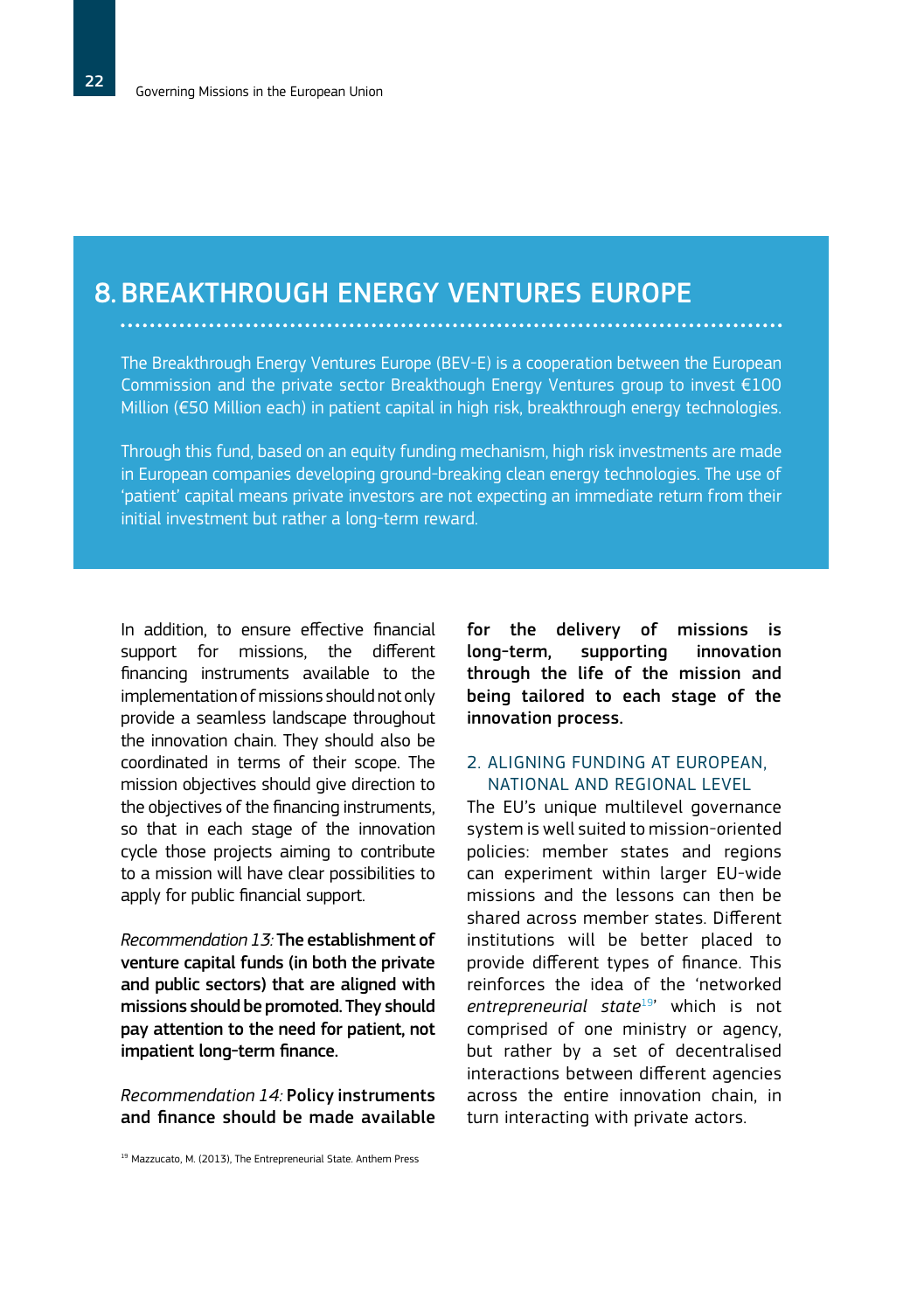### 9. THE EUROPEAN INVESTMENT BANK NOVEL FINANCING MECHANISMS

The European Investment Bank already has a record of investing in mission-oriented innovation projects and has successfully implemented novel financing mechanisms with the European Commission (such us the InnovFin Infections Diseases Finance Facility). This may hold interesting perspectives for the financing of missions, both in terms of structure and finance products. The EIB's ability to leverage its own public financing to attract private co-investment enables a significant impact to be achieved from limited public resources.

The EIB is well placed to nurture knowledge and expertise and to coordinate stakeholders in the investment ecosystem, in particular national public investment banks. In the context of climate change, this approach is well aligned with the recently published EU High Level Expert Group report on Sustainable Finance which calls for the establishment of 'Sustainable Infrastructure Europe' as a new capacity building organisation sitting within the EIB. It will help to reduce bottlenecks to private finance by spreading best practices across member states on sustainable infrastructure projects. Another example is InnovFin Advisory, where the EIB deploys financial advisory and financial structuring expertise in support of innovative companies, investors and the wider European innovation ecosystem.

However, currently there is significant fragmentation in terms of the available innovation financing streams and instruments at both pan-European and member state level. A company seeking finance faces a complex array of different national and European options. With the aim of amplifying the impact of missions throughout the innovation cycle, the coordination of funding streams at the European, national and regional level is of the utmost importance.

An interactive process between EU, Member State and sub-national levels is not straightforward. The potential

synergic effect, described as the difference between the total effect of the action of a set of cooperating objects, and the sum of the individual effects these objects would have if they operated separately, depends on many variables. The various levels of government can have different regulatory frameworks requiring harmonization, mismatches on the time-frames of the parallel funding programmes that need to be syncronised or even political priorities that go in a different direction. Therefore, it is of strategic importance in a mission-oriented approach to align policy priorities across different levels of the EU's governance system in order to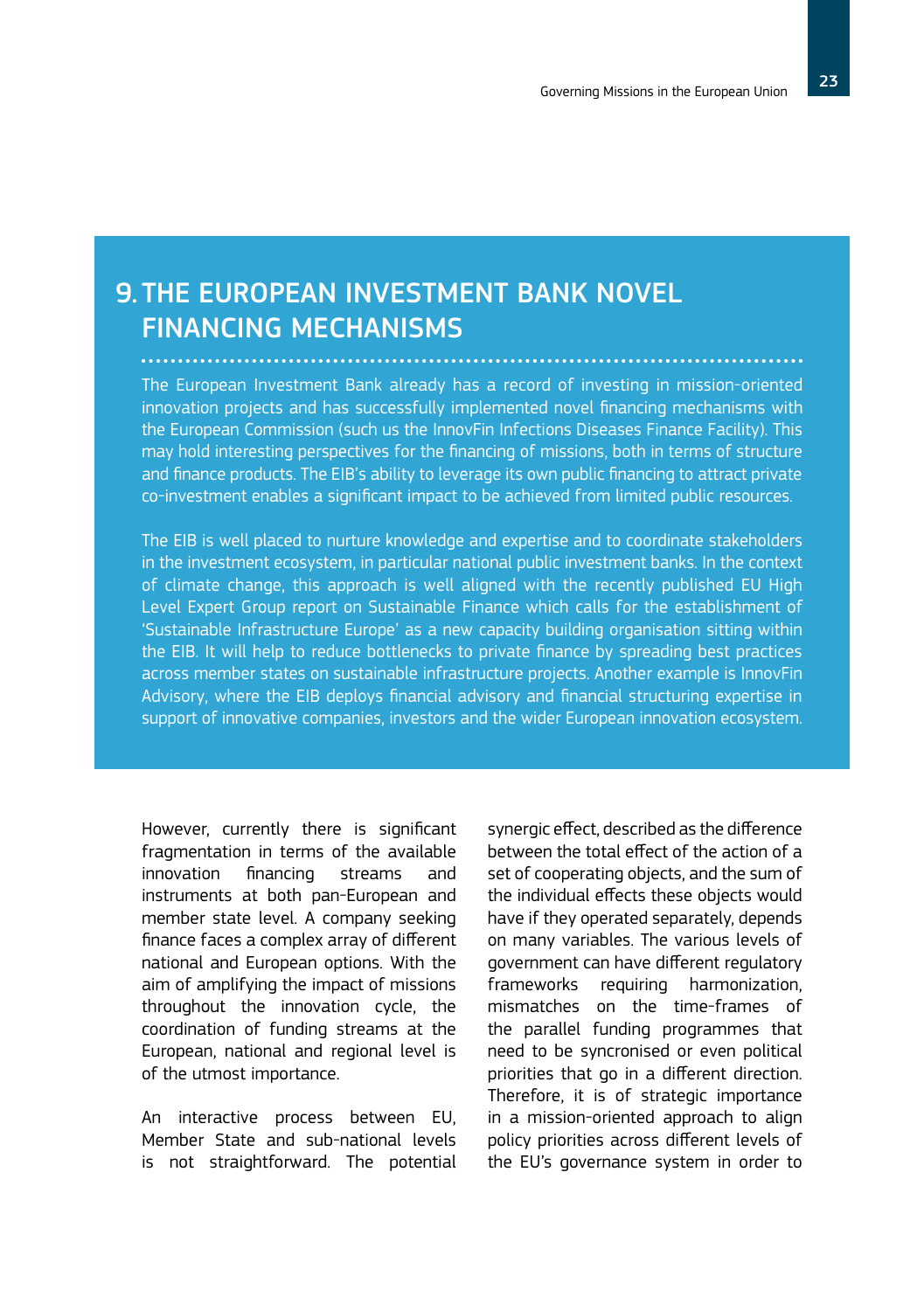maximise synergies in publicly financed programmes. Thanks to synergies it is possible to strategically combine financing from different European and local instruments, guaranteeing territorial effects at national and regional level of European missions, while avoiding, at the same time, double funding.

*Recommendation 15:* To maximise the impact of missions, the coordination of European, national and regional funding streams needs to be optimised.

#### 3. CROWDING-IN OTHER SOURCES OF FINANCE

As budgets are limited, missions need to be designed in ways that crowd-in investment and inspire and mobilise other forms of finance. Understanding how this has been done well requires learning from different experiences with financial institutions willing to provide a strategic combination between short-, mediumand long-term finance alternatives.

Missions provide a fertile innovation environment, encouraging bottom-up innovations. Crowdfunding and philanthropic funding could become key in such a context to 'plug the investment gap'.

Crowdfunding could be particularly interesting for missions as they aim to inspire and connect with citizens, potentially raising the opportunity for citizens to engage financially. Different state actors, including national and

local governments, and international development agencies, have taken different approaches to crowdfunding in partnership with private actors, with a view of experimenting, 'learning by doing' and understanding what works and what does not work $20$ . The hope is to channel more money through crowdfunding as part of their future innovation and aid programmes. However, there are concerns around the risks associated with private citizens investing and potentially losing money. Governments do not want to be perceived as 'picking winners' or make mistakes by supporting crowdfunding projects that could fail (see box 10).

*Recommendation 16:* Missions should actively promote interaction with EU-wide crowdfunding platforms to finance mission-oriented, bottom-up experimentation.

Philanthropic funding can have two functions: not only providing additional finance but also acting as a critical friend in guiding the missions themselves through their grant-making to ensure they take into account wider civil society needs and values. Philanthropic foundations can also provide funding for social movements and civil society campaigns that can play an important role in supporting bottom-up innovations. As an example, the Ellen MacArthur Foundation's emphasis on the circular economy provides a powerful framework

<sup>&</sup>lt;sup>20</sup> In the UK, the government has invested £5 million through the equity platform Crowdcube, is co-investing £100 million through selected peerto-peer loan platforms (Funding Circle, Zopa, Ratesetter etc.) and is co-investing £1m of Aid money through selected energy access crowdfunding platforms (e.g. TRINE, Global Giving, KIVA etc.). Local councils are also working with local crowdfunding platforms e.g. Swindon Council (UK) has launched two solar bonds with Abundance Generation (a renewable energy focussed crowdfunding platform in the UK).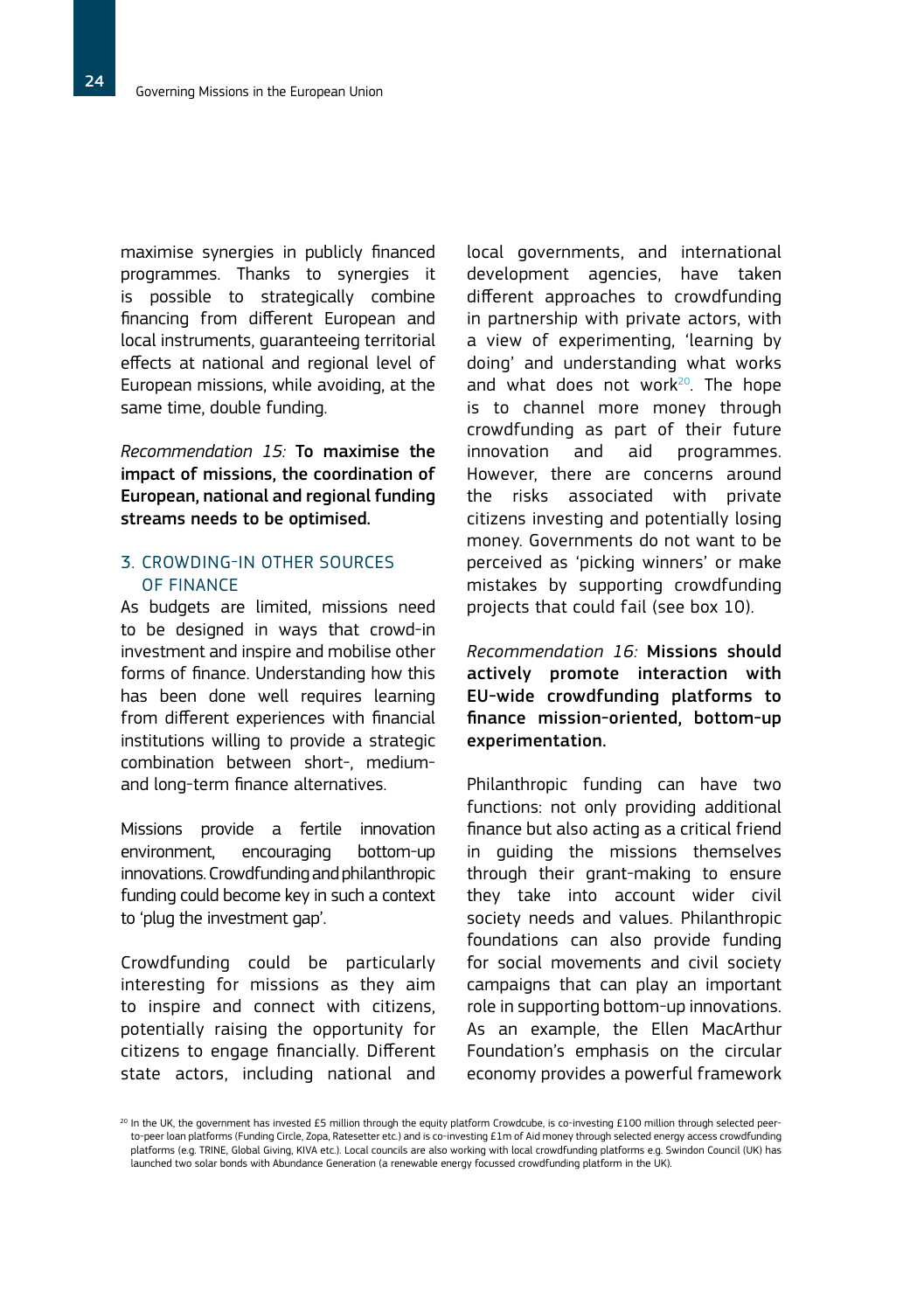### 10. EUROPEAN CROWDFUNDING STAKEHOLDERS FORUM

The European Commission has set up a European Crowdfunding Stakeholders Forum to obtain assistance in the development of policies for crowdfunding and has presented a proposal for regulation of the crowdfunding market (for debt and equity) to allow platforms to operate across Europe (by applying for a European passport license). The proposal aims to harmonise the European crowdfunding market solving the issues associated with crossborder investment and improving the protection regime for crowd investors.

for missions focussed on ecological sustainability which otherwise might be captured by particular sectoral interests.

The philanthropic sector is diverse and fragmented. European foundations operate with a variety of funding models, governance structures and geographical remits. Some foundations have set up mission-based organisations to tackle clear global challenges. These organisations mix state and private funding with in-kind or direct support from industry. In order to maximise the opportunities to join forces, public organisations implementing a missionoriented approach should ensure that their funding programmes are set up in a way which allows for cooperation with foundations, in an ad-hoc manner or on a structured partnership basis.

*Recommendation 17:* Flexible options should be offered to engage foundations in governing missions, ensuring there are synergies and a lack of duplication in research funding.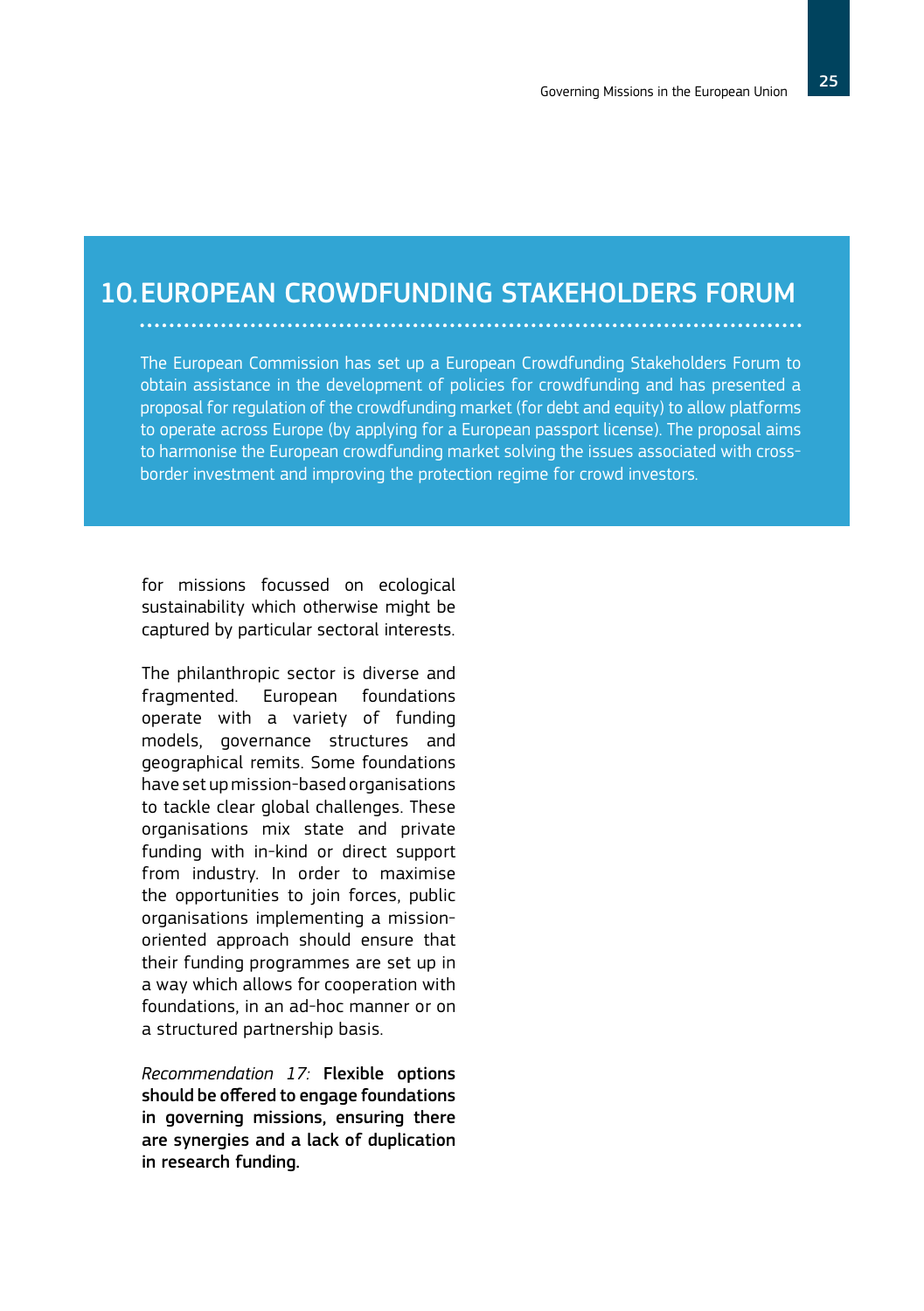# **CONCLUSION**

Europe shows scientific leadership, technological excellence, capacity to deal with complexity, ambition to lead on societal challenges and has a wide range of financing instruments. Missions provide a solution, an opportunity and an approach to better connect with citizens, making it more visible how science, research and innovation contribute to the challenges they are faced with on a daily basis. Furthermore, it will increase the impact of public investments in research and innovation activities.

This opportunity is, at the same time, an exciting and demanding challenge. Public actors should move out from their comfort zone, think outside of the box of "market failure" frameworks and be prepared to take the risks of co-creating new markets, not just fixing existing ones.

Missions must be co-created to inspire society at large to focus on longterm societal issues. To be impactful missions need to have widespread legitimacy and acceptance. This greater public engagement, in every stage of the innovation chain, requires to be correctly balanced with an effective portfolio management of these missions with flexible governance structures that enable cross-sectoral and crossinstitutional coordination.

This dynamic will attract private investment opportunities and crowd-in other sources of financing in highly uncertain, high risk innovative activities. Mission-oriented policies can show the direction and drive private investment that is based on the perception of future growth opportunities.

From the need to address climate change to rethinking our care systems, missions must be governed in a dynamic way harnessing the full power of European creativity. The key to this will be the ability of public sector organisations, across all member states, to embrace the process of experimentation and exploration that is central to overcoming inertia and creating systems of innovation for the missions to be accomplished. "Mission Possible" in Europe!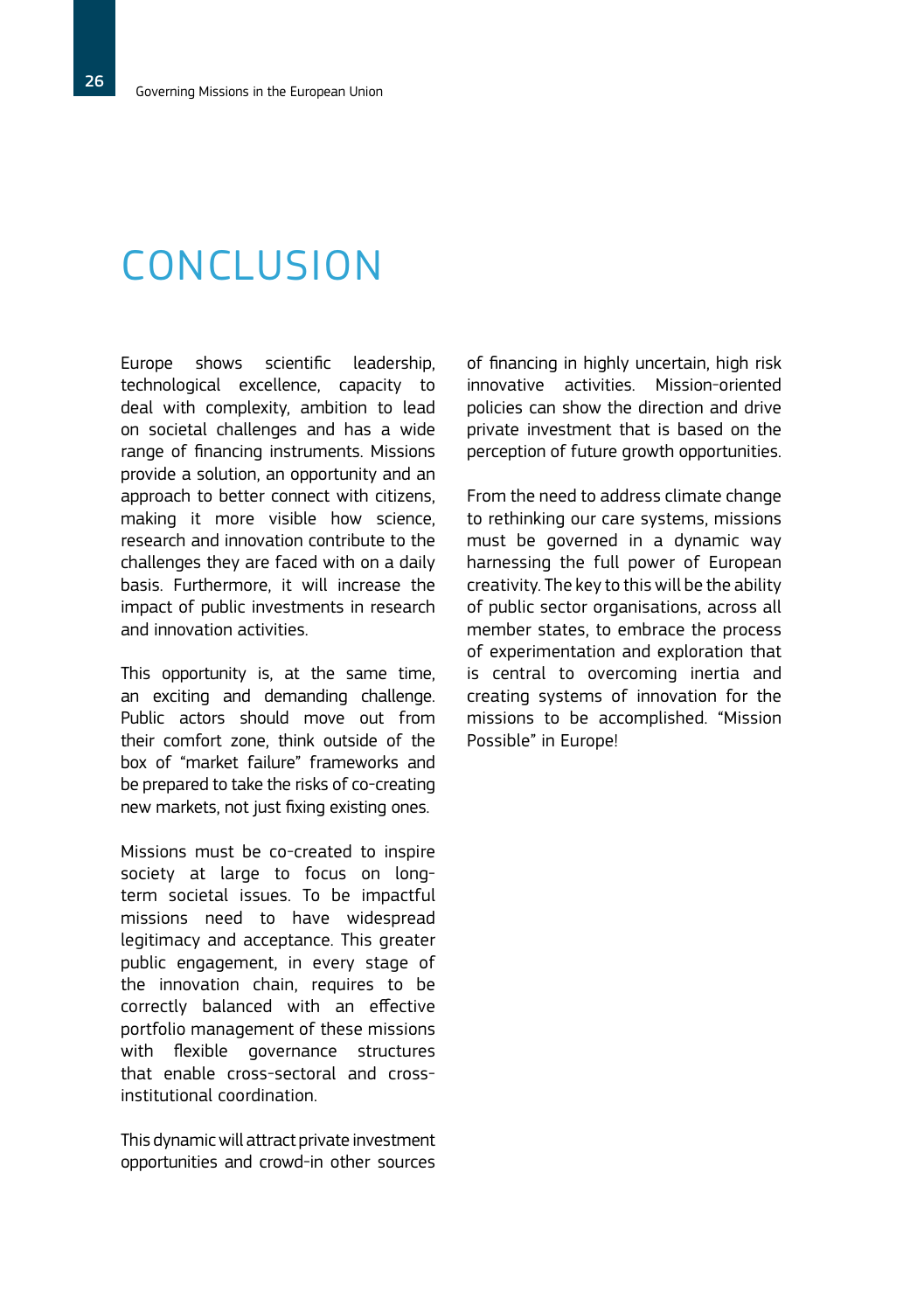# ABOUT THE AUTHOR

**Mariana Mazzucato** (PhD) is Professor in the Economics of Innovation and Public Value at University College London (UCL), where she is Founding Director of the UCL Institute for Innovation & Public Purpose (IIPP). IIPP is dedicated to rethinking the role of public policy in shaping both the rate of economic growth and its direction and training the next generation of global leaders to build partnerships that can address mission-oriented societal goals.

She is winner of the 2014 New Statesman SPERI Prize in Political Economy, the 2015 Hans-Matthöfer-Preis, the 2018 Leontief Prize for Advancing the Frontiers of Economic Thought and the 2019 All European Academies Madame de Staël Prize for Cultural Values. She was named as one of the '3 most important thinkers about innovation' by the New Republic, and is on The Bloomberg 50 list of 'Ones to Watch' for 2019.

Her highly-acclaimed book The Entrepreneurial State: debunking public vs. private sector myths (2013) investigates the role of public organisations in playing the 'investor of first resort' role in the history of technological change. Her 2018 book The Value of Everything: making and taking in the global economy (2018) brings value theory back to the centre of economics in order to reward value creation over value extraction. It was a 2018 Strategy & Business Book of the Year and was shortlisted for the 2018 Financial Times and McKinsey Business Book of the Year prize.

She advises policymakers around the world on innovation-led inclusive growth and is currently a member of the Scottish Government's Council of Economic Advisors; the UN's Committee for Development Policy (CDP), the Leadership Council of the Sustainable Development Solutions Network (SDSN), SITRA's Advisory Panel in Finland, and Norway's Research Council. She is currently a Special Advisor for the EC Commissioner for Research, Science and Innovation, Carlos Moedas.

#### About the UCL Institute for Innovation and Public Purpose (IIPP)

IIPP is a department within University College London (UCL) — founded in 1826 to solve grand challenges —and part of The Bartlett faculty, known internationally for its radical thinking about space, design and sustainability. IIPP is dedicated to rethinking the role of public policy in shaping both the rate of economic growth and its direction—and training the next generation of global leaders to build partnerships that can address mission-oriented societal goals.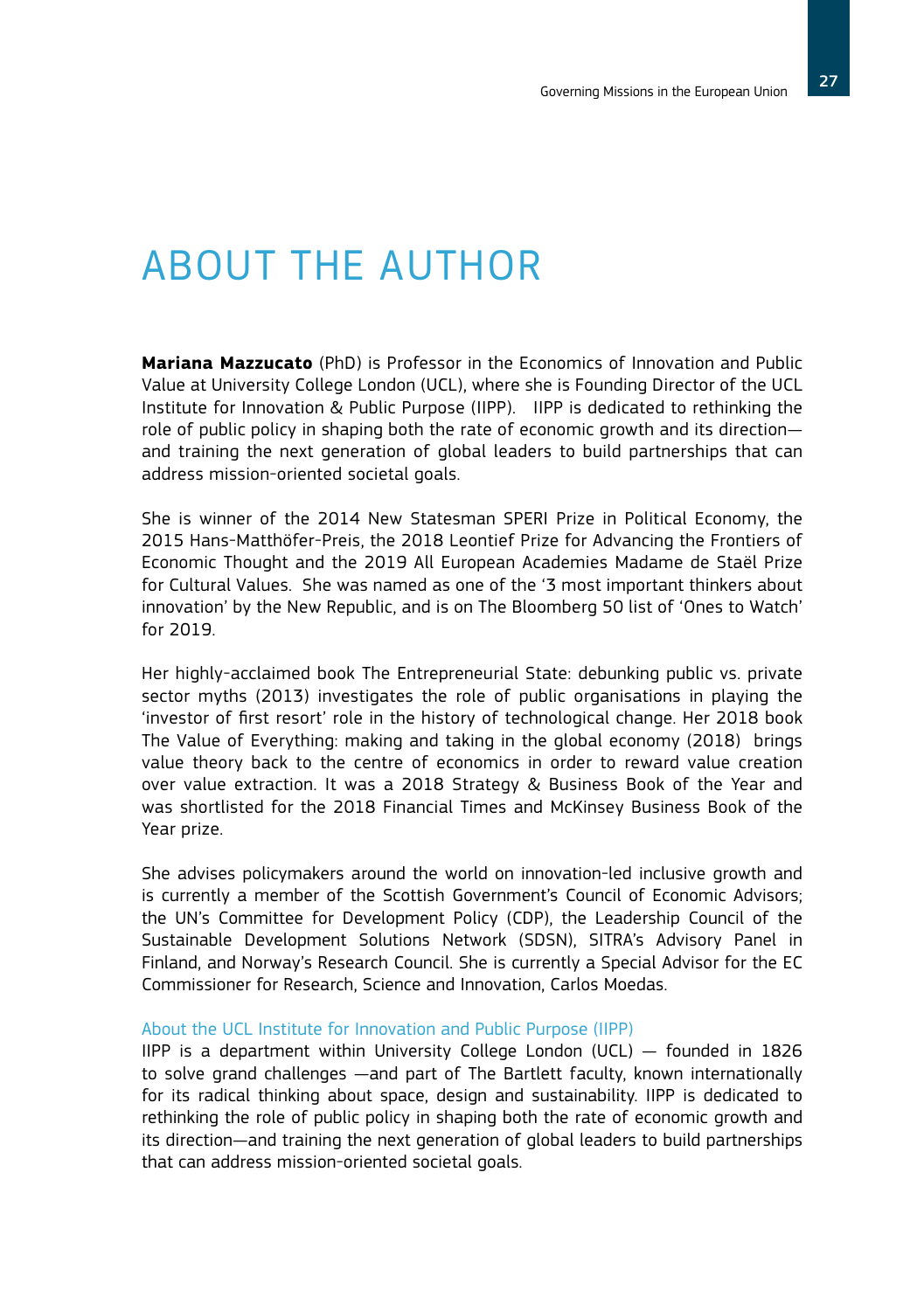#### Acknowledgements

The author wishes to acknowledge significant input from colleagues at the IIPP (in alphabetical order): George Dibb, Rainer Kattel, Laurie Macfarlane, Martha McPherson and Josh Ryan-Collins. The author would also like to thank the following individuals for their help in preparing this report: Dan Hill, Rowan Conway, Shiva Dustdar, Simon Sharpe, Abby Taylor, Irene Mafini, Charles Leadbeater, Hermann Hauser, Tamsin Murray-Leach, Robert Mull, Anna Randle, and Finn Williams.

Finally, the author would like to thank the team at the European Commission for their support: Commissioner Carlos Moedas, Robert Schröder, Enrico Pellizzari and Ugo Guarnacci.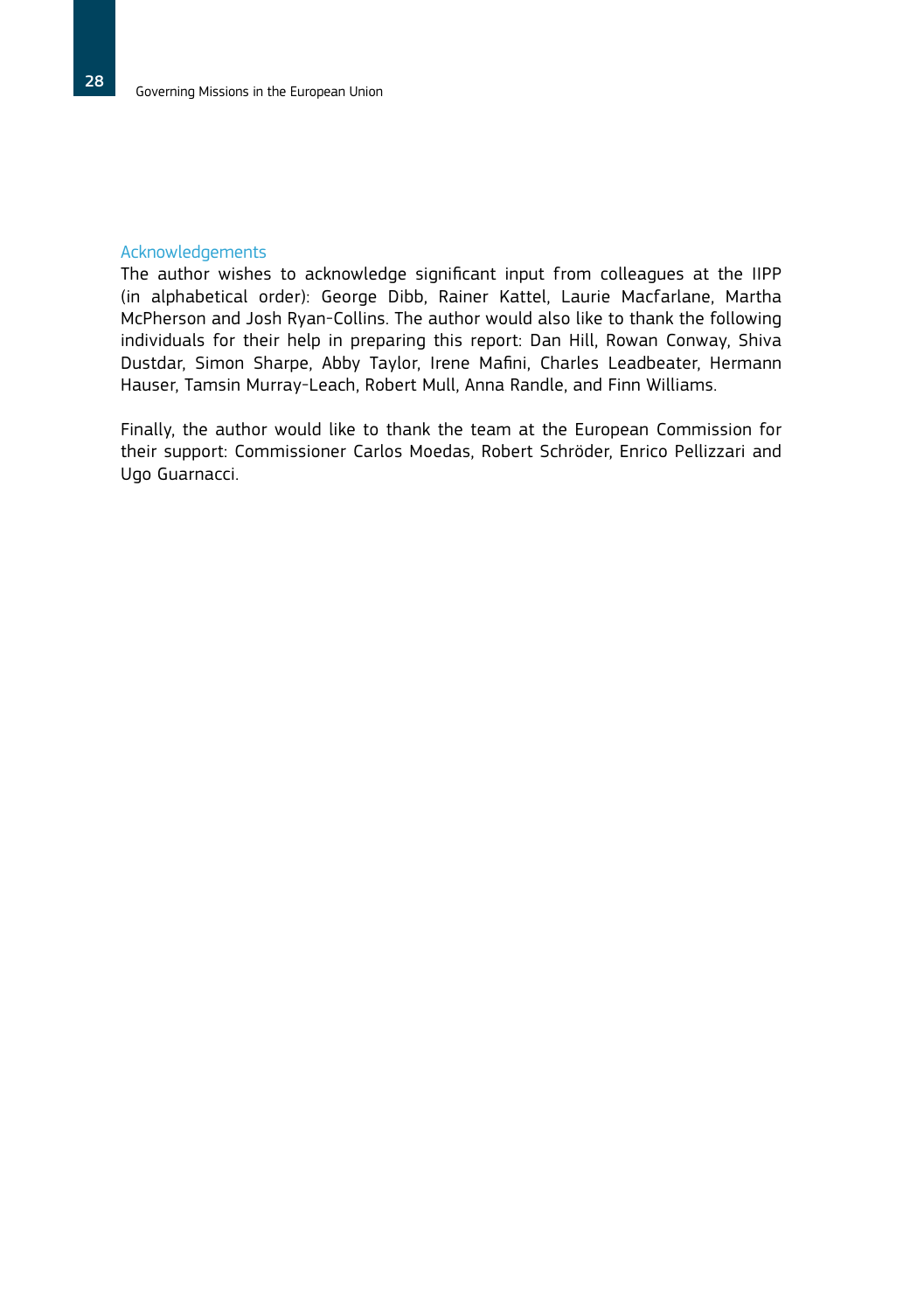#### **Getting in touch with the EU**

#### IN PERSON

All over the European Union there are hundreds of Europe Direct Information Centres. You can find the address of the centre nearest you at: https://europa.eu/european-union/contact\_en

#### ON THE PHONE OR BY EMAIL

Europe Direct is a service that answers your questions about the European Union. You can contact this service

- by freephone: **00 800 6 7 8 9 10 11** (certain operators may charge for these calls),
- at the following standard number: +32 22999696 or
- by email via: https://europa.eu/european-union/contact\_en

### **Finding information about the EU**

#### ONLINE

Information about the European Union in all the official languages of the EU is available on the Europa website at: https://europa.eu/european-union/index\_en

#### EU PUBLICATIONS

You can download or order free and priced EU publications from EU Bookshop at: https://publications.europa.eu/en/publications. Multiple copies of free publications may be obtained by contacting Europe Direct or your local information centre (see https://europa.eu/european-union/contact\_en)

#### EU LAW AND RELATED DOCUMENTS

For access to legal information from the EU, including all EU law since 1952 in all the official language versions, go to EUR-Lex at: http://eur-lex.europa.eu

#### OPEN DATA FROM THE EU

The EU Open Data Portal (http://data.europa.eu/euodp/en) provides access to datasets from the EU. Data can be downloaded and reused for free, both for commercial and non-commercial purposes.